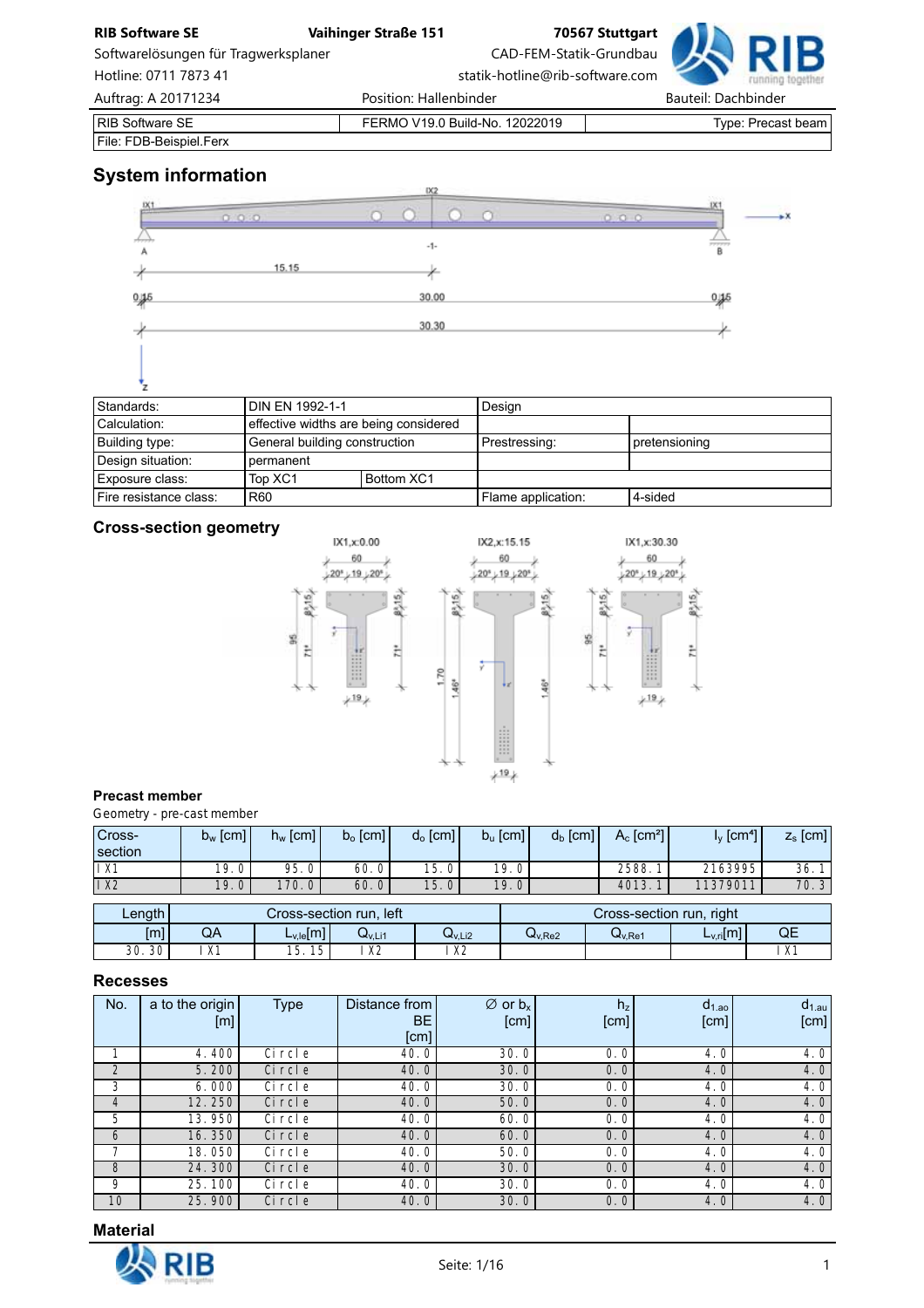

## **Timeline**

| Timeline in days             | Analysis | Precast<br>member | $f_{cm}(t)$ [N/mm <sup>2</sup> ] | Support condition      |
|------------------------------|----------|-------------------|----------------------------------|------------------------|
| Dead load / Prestressing 1   | yes      |                   | 44.00                            | Factory support        |
| Transport                    | yes      | 10                |                                  | Transportation support |
| Assembly                     | yes      | 11                |                                  | Mounting support       |
| Finishing loads / Live loads | yes      | 21                |                                  | Final support          |
| too                          | yes      | 36500             |                                  | Final support          |

# **Support conditions**

#### **Factory support:**



#### **Transportation support:**



#### **Mounting support:**



#### **Final support:**

| والزمومية |       | ------ |
|-----------|-------|--------|
|           |       | $\sim$ |
| ر 0       | 30.00 | 脚      |
|           |       |        |

# **Reinforcement specification**

# **Longitudinal reinforcement**

| Reinforcement, top                                                            |                                                                                             | Reinforcement, bottom                            |                                                         |  |  |
|-------------------------------------------------------------------------------|---------------------------------------------------------------------------------------------|--------------------------------------------------|---------------------------------------------------------|--|--|
| TE - in-situ<br>  concrete<br>TE - precast<br>l member<br>BE - top<br>flange* | l TE - in-situ concrete slab<br>TE - pre-cast member<br>BE - pre-cast member top flange     | TE - bottom<br>flange*<br>BE - precast<br>member | TE bottom flange precast member<br>BE - pre-cast member |  |  |
| e                                                                             | Bar spacing relating to the symmetry axis                                                   | xa-xe                                            | Laying area                                             |  |  |
|                                                                               | Reinforcement layers are being considered, but not increased in the design                  |                                                  |                                                         |  |  |
|                                                                               | Reinforcement layers with the same reference are combined in the neutral axis of the layers |                                                  |                                                         |  |  |

| Posi. | Amount | $\phi$ s [mm] | As $\text{Icm}^2$ | e [cm] | $z$ [cm] | z from refer. | xa [m] | $xe$ [m] |
|-------|--------|---------------|-------------------|--------|----------|---------------|--------|----------|
|       |        |               | . . 57            | 13.0   | J.U      | OK Fertigteil | 0.000  | 30.300   |
|       |        | 20            | 6.28              | 54.0   |          | OK Fertigteil | 0.000  | 30.300   |
|       |        | 20            | 6.28              | 54.0   |          | UK Obergurt   | 0.000  | 30.300   |
|       |        | I O           | 4.02              | 13.0   |          | UK Fertigteil | 0.000  | 30.300   |

#### **Prestressing reinforcement**

#### *pre-tensioning*

| Type                       | Prestressing steel material                                   |                        | Ratio of bond strength - prestressing steel / reinforcement             |  |  |  |
|----------------------------|---------------------------------------------------------------|------------------------|-------------------------------------------------------------------------|--|--|--|
| $A_{\text{D}}$             | Prestressing steel area per tendon                            | $Z_{p}$                | vertical tendon eccentricity from TE                                    |  |  |  |
| $\Sigma A_{D}$             | Sum of prestressing steel area per layer                      | left / right           | Stripping lengths from the left / right                                 |  |  |  |
| $\varnothing$ <sub>D</sub> | Prestressing steel nominal diameter                           | $P_{\text{max}}$       | max. prestressing force per tendon                                      |  |  |  |
| e                          | Horizontal tendon spacing                                     | $\sigma_{\text{bmax}}$ | max. prestressing stress per tendon                                     |  |  |  |
|                            |                                                               | $0.0\%$                | Short-term relaxation for heat treatment                                |  |  |  |
| Posi.                      | $\varnothing$ <sub>n</sub><br>Type<br>ΣA <sub>n</sub> Ι<br>An |                        | Stripping<br>e<br>$Z_{p}$<br>$\sigma_{\text{bmax}}$<br>$P_{\text{max}}$ |  |  |  |

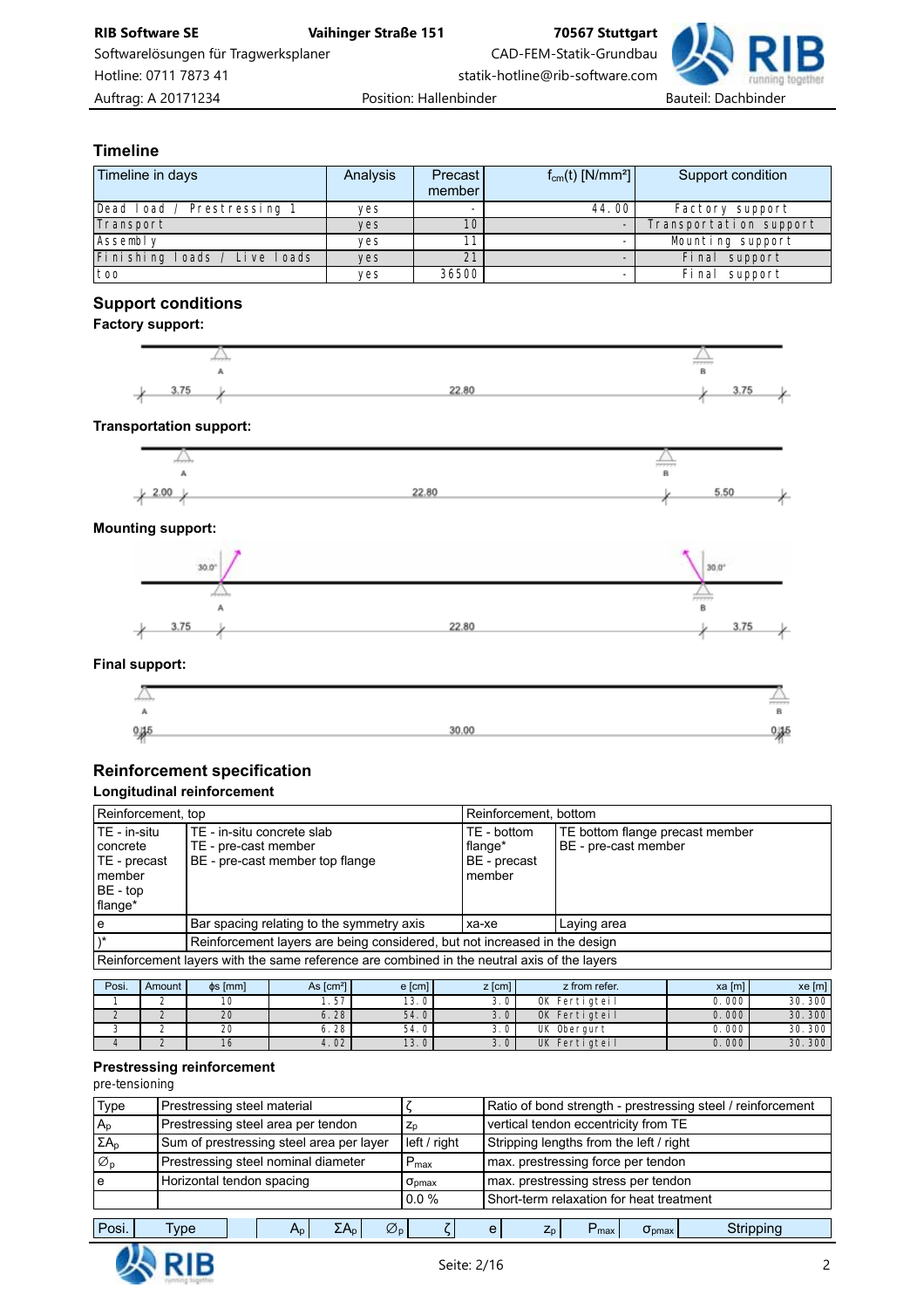# Softwarelösungen für Tragwerksplaner CAD-FEM-Statik-Grundbau

Hotline: 0711 7873 41 statik-hotline@rib-software.com



np [cm²] [cm²] [mm] [cm] [cm] [kN] [N/mm²] np left right a ST1570/1770 3 0.93 2.80 12.5 0.60 3.8 86.5 93.4 1000 0 0.000 0.000 b ST1570/1770 3 0.93 2.80 12.5 0.60 3.8 82.7 93.4 1000 0 0.000 0.000 c ST1570/1770 3 0.93 2.80 12.5 0.60 3.8 78.9 93.4 1000 0 0.000 0.000<br>d ST1570/1770 3 0.93 2.80 12.5 0.60 3.8 75.1 93.4 1000 0 0.000 0.000 d ST1570/1770 3 0.93 2.80 12.5 0.60 3.8 75.1 93.4 1000 0 0.000 0.000 e ST1570/1770 3 0.93 2.80 12.5 0.60 3.8 71.3 93.4 1000 0 0.000 0.000<br>f ST1570/1770 3 0.93 2.80 12.5 0.60 3.8 67.5 93.4 1000 0 0.000 0.000 f ST1570/1770 3 0.93 2.80 12.5 0.60 3.8 67.5 93.4 1000 0 0.000 0.000 g ST1570/1770 3 0.93 2.80 12.5 0.60 3.8 63.7 93.4 1000 0 0.000 0.000<br>h ST1570/1770 1 0.93 0.93 12.5 0.60 3.8 59.9 93.4 1000 0 0.000 0.000  $\overline{h}$  ST1570/1770 1 0.93 0.93 12.5 0.60 Auftrag: A 20171234 **Position: Hallenbinder** Position: Hallenbinder

# **Loading**

# **Load cases**

|             | $ LC $ Type of action                 | $Y_{\text{sup}}$ | Yinf                     | $\Psi_0$ | $\Psi_1$      |      | $\psi_2$ Name             |
|-------------|---------------------------------------|------------------|--------------------------|----------|---------------|------|---------------------------|
| 10          | Dead Ioad (monolithic)                | 1.35             | $\cdot$ . 00 $^{\prime}$ | 1. 00    | 1.00          |      | 1.00 Ei gengewicht Träger |
|             | Permanent Load                        | 1.35             | I. OO I                  | 1.001    | 1.00          |      | 1.00 Ausbau               |
| 2           | Snow Load                             | 1.501            | 0.001                    |          | $0.50$   0.20 |      | 0.00 Schnee               |
| 3           | Wind Load                             | 1.501            | 0.001                    |          |               |      | 0.60 0.20 0.00 Wind Ez z  |
| 4           | (Construction<br>lWind load<br>state) | 1.501            | 0.001                    |          |               |      | 0.60 0.20 0.00 Wind Bz y  |
| $5^{\circ}$ | Prestressing (precast<br>segment)     | 1.001            | 1.001                    | 1.001    | 1.00          | 1.00 | Spannbett                 |

#### **Load case 0 (Dead load - precast member):**

| $x_a$ [m] | $x_e$ [m] | qza [kN/m] | qze [kN/m] |
|-----------|-----------|------------|------------|
| 0.000     | 4.250     | 6.47       | 7.47       |
| 4.250     | 4.550     | 6.06       | 6.13       |
| 4.550     | 5.050     | 7.54       | 7.66       |
| 5.050     | 5.350     | 6.25       | 6.32       |
| 5.350     | 5.850     | 7.73       | 7.85       |
| 5.850     | 6.150     | 6.44       | 6.51       |
| 6.150     | 12.000    | 7.92       | 9.29       |
| 12.000    | 12.500    | 6.95       | 7.06       |
| 12.500    | 13.650    | 9.41       | 9.68       |
| 13.650    | 14.250    | 6.86       | 7.00       |
| 14.250    | 15.150    | 9.82       | 10.03      |
| 15.150    | 16.050    | 10.03      | 9.82       |
| 16.050    | 16.650    | 7.00       | 6.86       |
| 16.650    | 17.800    | 9.68       | 9.41       |
| 17.800    | 18.300    | 7.06       | 6.95       |
| 18.300    | 24.150    | 9.29       | 7.92       |
| 24.150    | 24.450    | 6.51       | 6.44       |
| 24.450    | 24.950    | 7.85       | 7.73       |
| 24.950    | 25.250    | 6.32       | 6.25       |
| 25.250    | 25.750    | 7.66       | 7.54       |
| 25.750    | 26.050    | 6.13       | 6.06       |
| 26.050    | 30.300    | 7.47       | 6.47       |

### **Load case 1 (Ausbau):**

| <b>Type</b> | Reference        | D.<br>LR | a to the origin<br>[m] | $q_L/m_L$<br><b>IkN.kNml</b> | $q_R/m_R$<br><b>IKN.KNml</b> | e <sub>y</sub><br>[cm] | e <sub>z</sub><br>[cm] | e <sub>z</sub><br>Referen<br>ce | Length<br>[m] | b <sub>L</sub><br>[m] | b <sub>R</sub><br>[ <sub>m</sub> ] |
|-------------|------------------|----------|------------------------|------------------------------|------------------------------|------------------------|------------------------|---------------------------------|---------------|-----------------------|------------------------------------|
| oad<br>i ne | ∼:<br>rder<br>ыı | -<br>_   | ا 000 ، ن              | 10.<br>80                    | 10.80                        |                        | $\mathbf{u}$           | 0k                              | 30.300        |                       |                                    |

#### **Load case 2 (Schnee):**

| <b>Type</b>  | Reference | LR     | a to the origin<br>[m] | $q_L/m_L$<br><b>IkN.kNml</b> | $q_R/m_R$<br><b>IkN.kNml</b> | e <sub>v</sub><br><b>f</b> cml | e <sub>Z</sub><br><b>Scm1</b> | e <sub>z</sub><br>Referen<br>ce | Length<br>$\lceil m \rceil$ | <b>b</b> L<br>[ <sub>m</sub> ] | <b>b<sub>R</sub></b><br>[ <sub>m</sub> ] |
|--------------|-----------|--------|------------------------|------------------------------|------------------------------|--------------------------------|-------------------------------|---------------------------------|-----------------------------|--------------------------------|------------------------------------------|
| oad<br>Li ne | Gi rder   | -<br>- | .000                   | 30 '<br>д.                   | .30 <sup>1</sup>             |                                | $\Omega$<br>ັ                 | 0k                              | 300 <sub>1</sub><br>30.     |                                |                                          |

#### **Load case 3 (Wind Ez z):**

| <b>Type</b>  | Reference | LR                            | a to the origin<br>[m] | $q_L/m_L$<br>[kN,kNm] | $q_R/m_R$<br><b>IkN.kNml</b> | ev<br><b>f</b> cml | e <sub>z</sub><br><b>f</b> cm | e <sub>z</sub><br>Referen<br>ce | Length  <br>[ml] | b <sub>L</sub><br>[m] | b <sub>R</sub><br>[m] |
|--------------|-----------|-------------------------------|------------------------|-----------------------|------------------------------|--------------------|-------------------------------|---------------------------------|------------------|-----------------------|-----------------------|
| oad<br>Li ne | Gi rder   | $\overline{\phantom{a}}$<br>_ | 000                    | ำ<br>ັບ               | <sup>6</sup>                 |                    | 0 <sup>1</sup><br>U.          | 0 <sub>k</sub>                  | 300<br>30        |                       |                       |

#### **Load case 4 (Wind Bz y):**

| <b>Type</b>     | Reference | LR | a to the origin<br>[m] | $q_L/m_L$<br>[kN,kNm] | $q_R/m_R$<br>[kN,kNm] | ev<br>[cm] | e <sub>z</sub><br>[cm] | e <sub>z</sub><br>Referen<br>ce | $L$ ength<br>[m] | <b>b</b> L<br>[m] | b <sub>R</sub><br>[m] |
|-----------------|-----------|----|------------------------|-----------------------|-----------------------|------------|------------------------|---------------------------------|------------------|-------------------|-----------------------|
| l oad<br>i ne i | Gi rder   |    | J. 000 <sup>J</sup>    | 0.33                  | 0.33                  |            |                        | Neutra<br>axi s                 | 30.300           |                   |                       |

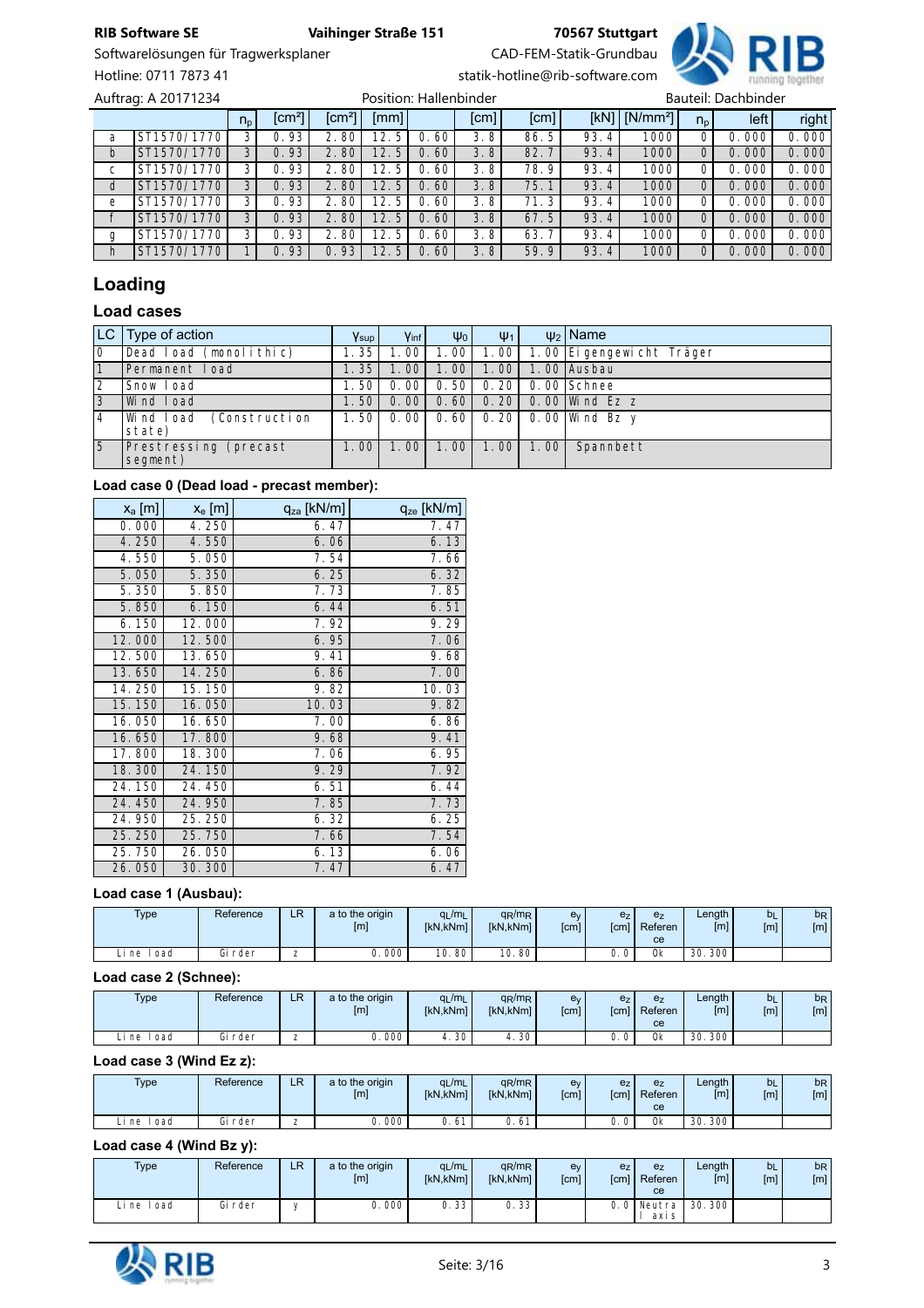Softwarelösungen für Tragwerksplaner CAD-FEM-Statik-Grundbau Hotline: 0711 7873 41 statik-hotline@rib-software.com



**Results**

### **Prestressing**

**Prestressing stress resultants (time-dependent)** *Normal forces Nx [kN]*



*Bending moments My [kNm]*



*Shear forces Vz [kN]*



### **Support forces**

| Support - final state |             | A       |        |         |         | B              |                          |         |         |  |
|-----------------------|-------------|---------|--------|---------|---------|----------------|--------------------------|---------|---------|--|
| LC                    | <b>EXTR</b> | $A_{x}$ | $A_z$  | $M_{x}$ | $M_{v}$ | B <sub>x</sub> | B <sub>z</sub>           | $M_{x}$ | $M_{v}$ |  |
| No. / Name            |             | [kN]    | [kN]   | [kNm]   | [kNm]   | [kN]           | [kN]                     | [kNm]   | [kNm]   |  |
| $\Omega$              |             | 0.00    | 120.88 | 0.00    | 0.00    | 0.00           | .88 <sub>1</sub><br>120. | 0.00    | 0.00    |  |
|                       |             | 0.00    | 163.62 | 0.00    | 0.00    | 0.00           | 163.62                   | 0.00    | 0.00    |  |
|                       |             | 0.00    | 65.14  | 0.00    | 0.00    | 0.00           | 65.14                    | 0.00    | 0.00    |  |
| 3                     |             | 0.00    | 9.24   | 0.00    | 0.00    | 0.00           | 9.24                     | 0.00    | 0.00    |  |
| Sum G                 |             | 0.00    | 284.50 | 0.00    | 0.00    | 0.00           | 284.50                   | 0.00    | 0.00    |  |
| Wi nd                 | Az<br>max   | 0.00    | 9.24   | 0.00    | 0.00    | 0.00           | 9.24                     | 0.00    | 0.00    |  |
| Snow                  | max Az      | 0.00    | 65.14  | 0.00    | 0.00    | 0.00           | 65.14                    | 0.00    | 0.00    |  |
| EQU                   | $min$ Az    | 0.00    | 256.05 | 0.00    | 0.00    | 0.00           | 256.05                   | 0.00    | 0.00    |  |
| GK                    | max Az      | 0.00    | 490.11 | 0.00    | 0.00    | 0.00           | 490.<br>-11              | 0.00    | 0.00    |  |
| GK                    | min Az      | 0.00    | 284.50 | 0.00    | 0.00    | 0.00           | 284.50                   | 0.00    | 0.00    |  |

### **Stress resultants**

#### **Span stress resultants, summary**

| Span | max M <sub>vEd</sub>     | min M <sub>vEd</sub>         | max V <sub>zEd</sub> | max MtEd     | max<br>NxEd | min N <sub>xEd</sub> |
|------|--------------------------|------------------------------|----------------------|--------------|-------------|----------------------|
|      | <b>IkNml</b>             | <b>IkNml</b>                 | <b>[kN]</b>          | <b>IkNml</b> | <b>IkN1</b> | <b>IkN1</b>          |
|      | 0720<br>$\sim$<br>⊻<br>ັ | $\sim$<br>. 34<br>- 1<br>ັບ. | 485.<br>56           | 0. 00        | 00          | $\cap$<br>- UU       |

### **Design**

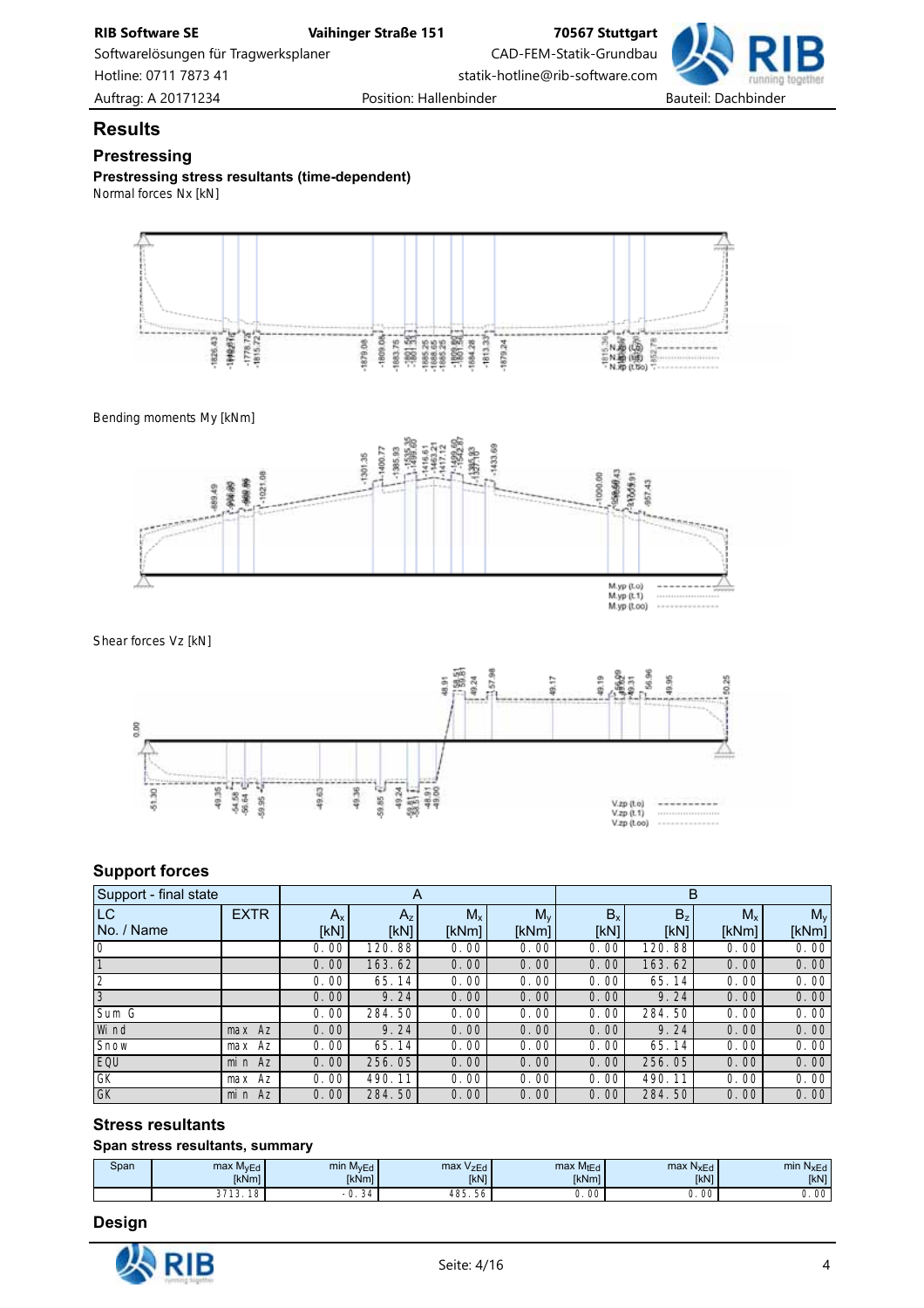



### **Limitation of the crack widths**

| Method                                                                                                                                                                                                                           | direct calculation of the crack widths for individual and terminated cracking                                                                                                                                                             |                                                                                                                                                                                                                                        |                                                                                                                                                                                                                                                                                                                  |  |  |  |  |  |
|----------------------------------------------------------------------------------------------------------------------------------------------------------------------------------------------------------------------------------|-------------------------------------------------------------------------------------------------------------------------------------------------------------------------------------------------------------------------------------------|----------------------------------------------------------------------------------------------------------------------------------------------------------------------------------------------------------------------------------------|------------------------------------------------------------------------------------------------------------------------------------------------------------------------------------------------------------------------------------------------------------------------------------------------------------------|--|--|--|--|--|
| admissible crack<br><b>widthwk</b><br>Crack width point in<br>timet <sub>A</sub><br>Type of restraint<br>Design CoA<br>$N_{Ed}$ , $M_{VEd}$<br>$x_c$ II<br>$\sigma_{\rm s,eff}$ ll<br>$A_{\text{ct.eff}}$<br>$\rho_{\text{eff}}$ | $0.20$ mm<br>28d<br>Lastbeanspruchung<br>frequent<br>Design stress resultants without Pdir<br>Compression zone height II -<br>imperviousness<br>effective steel stress II<br>effective tension zone area<br>effective reinforcement ratio | Concrete tensile<br>strengthf <sub>ct.eff</sub><br>Prestressing r <sub>inf</sub> /r <sub>sup</sub><br>$d_{s,wo}, d_{s,fo}$<br>$d_{s,wu},d_{s,fu}$<br>$A_{s,wo}$ , $A_{s,fo}$<br>$A_{s,wu}, A_{s,fu}$<br>$W_{k,0}, W_{k,u}$<br>,max/min | 3.95 N/mm <sup>2</sup><br>Variance factor 0.95/1.05<br>Limit diameter web / flange - top<br>Limit diameter web / flange - bottom<br>reg. crack reinforcement web / flange<br>- top<br>req. crack reinforcement web / flange<br>- bottom<br>max calculative crack widths eq. 7.8<br>Values related to max/min Coa |  |  |  |  |  |
| + mod. steel stresses due to differing bond behavior<br>effective values belong to the calculative crack width $w_k$                                                                                                             |                                                                                                                                                                                                                                           |                                                                                                                                                                                                                                        |                                                                                                                                                                                                                                                                                                                  |  |  |  |  |  |

*Crack widths [mm]*



#### **Limitation of the stresses**

| rare combination | Concrete     | 0,60 f <sub>ck</sub> (t=21) = $\vert$ -28.94 N/mm <sup>2</sup> |                                                              | $E_{cm}$ = 37300 N/mm <sup>2</sup>     |
|------------------|--------------|----------------------------------------------------------------|--------------------------------------------------------------|----------------------------------------|
|                  |              |                                                                | $0,60 f_{ck}(t=21) = -28.94$ /-28.94 N/mm <sup>2</sup>       | top / bottom                           |
|                  |              |                                                                | 0,60 $f_{ck}$ (t=36500) =   -37.47 /-37.47 N/mm <sup>2</sup> | top / bottom                           |
|                  | Reinforcing  |                                                                | 0,80 $f_{\text{vk}} = 400.00 \text{ N/mm}^2$                 |                                        |
|                  | steel        |                                                                |                                                              |                                        |
| quasi-permament  | Concrete     | $0,45 f_{ck}(t=21) =  -21.70 \text{ N/mm}^2$                   |                                                              | $f_{\text{ctm}} = 4.10 \text{ N/mm}^2$ |
| combination      |              |                                                                | 0,45 $f_{ck}$ (t=21) =   -21.70 /-21.70 N/mm <sup>2</sup>    | top / bottom                           |
|                  |              |                                                                | $0,45 f_{ck}(t=36500) = -28.10$ /-28.10 N/mm <sup>2</sup>    | top / bottom                           |
|                  | Prestressing |                                                                | 0,65 $f_{\rm pk} = 1150.50$ N/mm <sup>2</sup>                |                                        |
|                  | steel        |                                                                |                                                              |                                        |

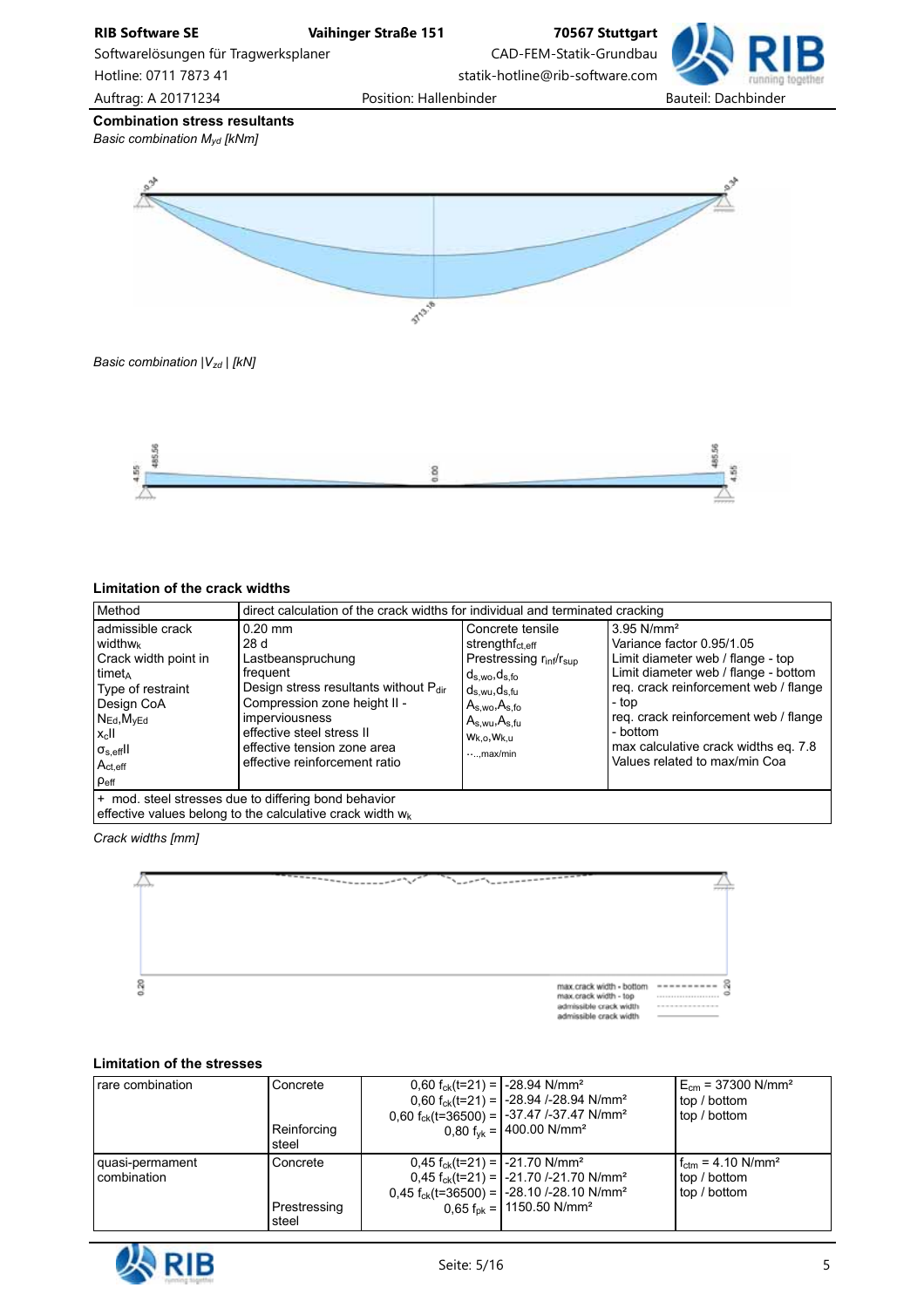Softwarelösungen für Tragwerksplaner CAD-FEM-Statik-Grundbau



Hotline: 0711 7873 41 statik-hotline@rib-software.com

| Auftrag: A 20171234                                |                         | Position: Hallenbinder                                            |                                                                                                        | Bauteil: Dachbinder |
|----------------------------------------------------|-------------------------|-------------------------------------------------------------------|--------------------------------------------------------------------------------------------------------|---------------------|
| $\sigma_{\text{pm0}}$ (t0)                         | Prestressing<br>l steel |                                                                   | 0,85 $f_{p01k}$ (t0) = 1275.00 N/mm <sup>2</sup><br>0,75 $f_{\rm pk}$ (t0) = 1327.50 N/mm <sup>2</sup> |                     |
| $\sigma_{\rm c, qperm}$ > 0,45 f <sub>ck</sub> (t) |                         | I non-linear creep is automatically considered according to 3.1.4 |                                                                                                        |                     |

#### *Concrete compressive strength - rare combination, t<sup>∞</sup> [N/mm²]*



Admissible stress

#### *Concrete compressive strength - quasi-permanent combination, t<sup>∞</sup> [N/mm²]*



### **Buckling stability in the ultimate limit state**

| Buckling stability geometrical and physical non-linear acc. to 5.8.6 with applying the pre-deformation<br>acc. to 5.9 (load step method) as combined loading from biaxial bending, shear force with torsion |                                                                                |                                                                                                                   |                                                                                                                                                                                      |      |                                                                    |  |  |
|-------------------------------------------------------------------------------------------------------------------------------------------------------------------------------------------------------------|--------------------------------------------------------------------------------|-------------------------------------------------------------------------------------------------------------------|--------------------------------------------------------------------------------------------------------------------------------------------------------------------------------------|------|--------------------------------------------------------------------|--|--|
| Geometric imperfection<br>Obliquity<br>exis, top flange width<br>Tension stiffening in concrete<br>Dynamic coefficient - transport<br>Safety factor - prestressing                                          | $L_{\text{eff}}/300 = 110.0 \text{ cm}$<br>$\gamma_{\rm p,fav} =  0.83\rangle$ | $0.00\%$<br>$b_{\text{Gurt}} =   60.0 \text{ cm}  $<br>$f_{\text{ctm}} = 4.1 \text{ N/mm}^2$<br>$\omega =  1.30 $ | Stiffnesses condition I   ()'<br>Stiffnesses condition II ()"<br>red. Torsionssteifigkeit GI <sub>T</sub> '<br>red. Torsionssteifigkeit GIT"   20%<br>Creep + shrinkage   considered | 170% | uncracked, elastic<br>cracked<br>Micro cracking<br>$MTcr$ exceeded |  |  |

#### **Load case combinations**

| LCC    | Limit load | rel. |       | Time [d] Combinations                            |
|--------|------------|------|-------|--------------------------------------------------|
|        | factor     |      |       |                                                  |
|        | 1.50       |      | 10    | LF0*1.15*1.30+LF4*1.15*1.30+LF5*0.83 (Transport) |
| ◠      | 1.50       |      | 11    | LF0*1.15*1.30+LF4*1.15*1.30+LF5*0.83 (Montage)   |
| c<br>د | 1.08       |      | 21    | LF0*1.35+LF1*1.35+LF2*1.50+LF3*0.90+LF5*0.83     |
|        | 1.09       |      | 36500 | LF0*1.35+LF1*1.35+LF2*1.50+LF3*0.90+LF5*0.83     |

#### **Shear design from buckling analysis**

Shear force and torsion bearing capacity for 1,0-fold limit load with non-linear stress resultants acc. to 6.2 / 6.3

|          | Support axis_                                   | . Ar             | Support edge                                                                |
|----------|-------------------------------------------------|------------------|-----------------------------------------------------------------------------|
| Ar±d     | Distance d from the support edge                |                  | Design of the shear joint is decisive                                       |
| m        | l Minimum shear force reinforcement             |                  | S.O.U   Web, top chord, bottom chord                                        |
| $a_{sw}$ | Stirrups (shear force + torsion) - double shear | A <sub>sTL</sub> | Longitudinal torsion reinforcement distributed onto<br>partial cirumference |

| X<br>[m] | Attr | V <sub>Ed</sub><br>[kN] |        | M <sub>Td</sub><br>[kNm] | $A_k$<br>$\text{[cm}^2$ | VRdc<br>[kN] | $\theta$<br>[Grad] | Zi.<br>[cm]           | VRdmax<br>[kN]          | TRdmax<br>[kNm] | VTEd/<br><b>VTRd</b>   | asmin<br>$\text{[cm}^2/\text{m}$ | a <sub>sw</sub><br>$\lceil$ cm <sup>2</sup> /m $\rceil$ | AsTL<br>[cm <sup>2</sup> ] |
|----------|------|-------------------------|--------|--------------------------|-------------------------|--------------|--------------------|-----------------------|-------------------------|-----------------|------------------------|----------------------------------|---------------------------------------------------------|----------------------------|
| 0.000    |      | 0.0                     |        | 0.01<br>0.0              | 1068<br>872             | 63.9         | 45.0               | 82.<br>. 8            | 1857.2                  | 123.6<br>86.4   | 0.00                   | 2.49                             | $2.49$ m<br>0.00                                        | 0.00<br>0.00               |
| 0.050    | Ar   | 3.4                     | S      | 0.0<br>0.0               | 1071<br>872             | 63.9         | 45.0               | 83.6                  | 1875.2                  | 123.9<br>86.4   | 0.00                   | 2.49                             | $2.49$   m<br>0.00                                      | 0.00<br>0.00               |
| 0.150    | A    | 11.7                    | S      | 0.0<br>0.0               | 1077<br>872             | 193.5        | 45.0               | 84.                   | 1886.4                  | 124.6<br>86.4   | 0.00                   | 2.49                             | 5.42<br>0.00                                            | 0.00<br>0.00               |
| 0.150    | A    | 483.9                   | S<br>U | 19.9<br>18.4             | 1077<br>872             | 193.5        | 30.5               | 84.                   | $\overline{7}$<br>1648. | 124.6<br>86.4   | $\overline{0}$ .<br>11 | 2.49                             | 9.68<br>4.87                                            | 4.33<br>3.02               |
| 0.250    | Ar   | 476.8                   | S      | 20.0                     | 1083                    | 193.5        | 31.6               | $\overline{7}$<br>70. | 1415.9                  | 125.3           | 14<br>0.               | 2.49                             | 9.67                                                    | 4.34                       |



1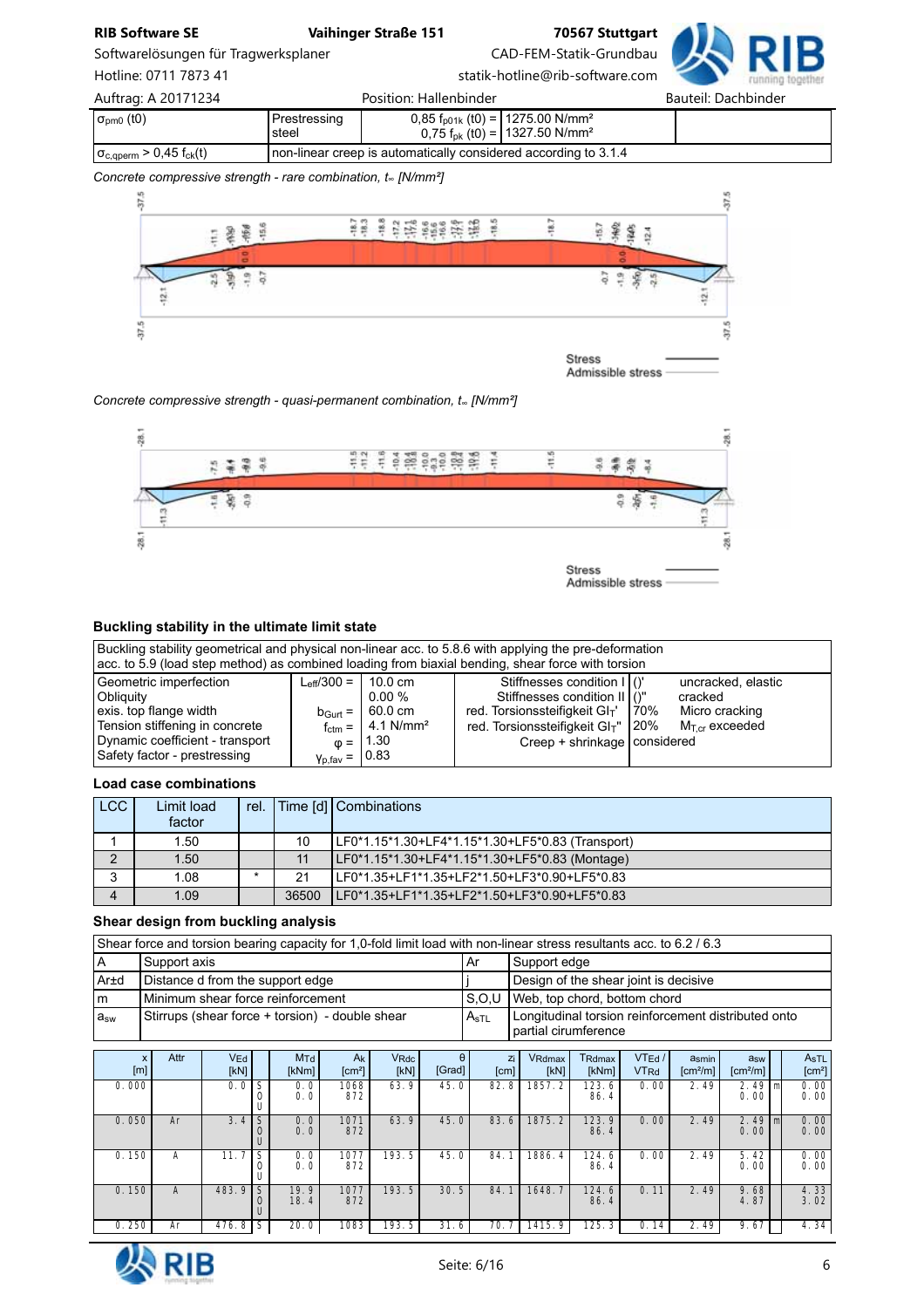Softwarelösungen für Tragwerksplaner CAD-FEM-Statik-Grundbau

**RIB Software SE Vaihinger Straße 151 70567 Stuttgart**



Auftrag: A 20171234 **Position: Hallenbinder** Postion: Hallenbinder

Hotline: 0711 7873 41 statik-hotline@rib-software.com

|        |        |        | 0                                 | 18. 4        | 872         |       |      |       |               | 86.4          |      |      | 4.85                       |   | 3.01                |
|--------|--------|--------|-----------------------------------|--------------|-------------|-------|------|-------|---------------|---------------|------|------|----------------------------|---|---------------------|
| 1.167  | $Ar+d$ | 415.5  | U<br>$\mathsf S$<br>0<br>U        | 20.7<br>17.7 | 1137<br>872 | 193.5 | 26.6 | 88.1  | 1581.2        | 131.6<br>86.4 | 0.09 | 2.49 | 9.61<br>4.66               |   | 4.47<br>2.90        |
| 2.000  |        | 334.9  | S<br>0<br>U                       | 21.2<br>17.0 | 1187<br>872 | 185.7 | 23.8 | 91.6  | 1518.0        | 137.3<br>86.4 | 0.07 | 2.49 | 7.82<br>4.50               |   | 4.56<br>2.80        |
| 3.030  |        | 283.4  | $\mathsf S$<br>0<br>U             | 21.7<br>16.3 | 1248<br>872 | 195.0 | 20.8 | 95.9  | 1429.4        | 144.4<br>86.4 | 0.06 | 2.49 | 6.59<br>4.29               |   | 4.64<br>2.67        |
| 3.750  |        | 249.5  | S<br>0<br>U                       | 21.9<br>15.7 | 1291<br>872 | 213.3 | 18.4 | 95.1  | 1229.8        | 149.3<br>86.4 | 0.06 | 2.49 | 6.23<br>4.14               | m | 4.67<br>2.57        |
| 4.250  |        | 226.7  | S<br>0<br>U                       | 22.0<br>15.3 | 1320<br>872 | 220.5 | 18.4 | 97.5  | 1267.0        | 152.8<br>86.4 | 0.05 | 2.49 | 5.92<br>4.02               | m | 4.68<br>2.50        |
| 4.250  |        | 222.6  | S<br>0<br>U                       | 22.0<br>15.3 | 1320<br>872 | 246.2 | 18.4 | 97.8  | 1271.4        | 152.8<br>86.4 | 0.05 | 2.49 | 3.83<br>4.02               | m | 4.68<br>2.50        |
| 4.400  |        | 216.1  | $\mathsf S$<br>0<br>U             | 22.0<br>15.1 | 1329<br>872 | 248.7 | 18.4 | 98.6  | 1284.3        | 153.8<br>86.4 | 0.05 | 2.49 | 3.81<br>3.99               | m | 4.68<br>2.48        |
| 4.550  |        | 208.7  | S<br>0<br>U                       | 22.0<br>15.0 | 1338<br>872 | 251.3 | 18.4 | 91.6  | 1195.8        | 154.8<br>86.4 | 0.05 | 2.49 | 3.78<br>3.95               | m | 4.67<br>2.46        |
| 4.550  |        | 214.0  | $\mathsf S$<br>0<br>U             | 22.0<br>15.0 | 1338<br>872 | 224.9 | 18.4 | 91.6  | 1195.0        | 154.8<br>86.4 | 0.05 | 2.49 | 3.78<br>3.95               | m | 4.67<br>2.46        |
| 5.050  |        | 192.1  | S<br>0<br>U                       | 22.0<br>14.5 | 1368<br>872 | 232.8 | 18.4 | 94.1  | 1238.0        | 158.3<br>86.4 | 0.04 | 2.49 | 3.70<br>3.83               | m | 4.66<br>2.38        |
| 5.050  |        | 187.1  | $\mathsf S$<br>0<br>U             | 22.0<br>14.5 | 1368<br>872 | 260.1 | 18.4 | 94.1  | 1239.4        | 158.3<br>86.4 | 0.04 | 2.49 | 3.70<br>3.83               | m | 4.66<br>2.38        |
| 5.200  |        | 180.9  | S<br>0<br>U                       | 22.0<br>14.4 | 1377<br>872 | 262.8 | 18.4 | 94.8  | 1252.5        | 159.3<br>86.4 | 0.04 | 2.49 | 3.67<br>3.79               | m | 4.65<br>2.36        |
| 5.350  |        | 175.2  | S<br>0<br>U                       | 21.9<br>14.2 | 1386<br>872 | 265.5 | 18.4 | 95.5  | 1266.0        | 160.3<br>86.4 | 0.04 | 2.49 | 3.64<br>3.76               | m | 4.64<br>2.33        |
| 5.350  |        | 180.1  | S<br>0<br>U                       | 21.9<br>14.2 | 1386<br>872 | 237.7 | 18.4 | 95.5  | 1264.3        | 160.3<br>86.4 | 0.04 | 2.49 | 3.64<br>3.76               | m | 4.64<br>2.33        |
| 5.850  |        | 159.0  | $\mathsf S$<br>0<br>U             | 21.8<br>13.7 | 1416<br>872 | 246.7 | 18.4 | 98.0  | 1314.3        | 163.8<br>86.4 | 0.03 | 2.49 | 3.54<br>3.62               | m | 4.60<br>2.25        |
| 5.850  |        | 154.2  | S<br>0<br>U                       | 21.8<br>13.7 | 1416<br>872 | 275.6 | 18.4 | 98.0  | 1317.0        | 163.8<br>86.4 | 0.03 | 2.49 | 3.54<br>3.62               | m | 4.60<br>2.25        |
| 6.000  |        | 148.2  | $\overline{S}$<br>0<br>U          | 21.7<br>13.6 | 1424<br>872 | 278.8 | 18.4 | 98.7  | 1332.8        | 164.8<br>86.4 | 0.03 | 2.49 | 3.50<br>3.58               | m | $4.58$<br>2.23      |
| 6.000  |        | 144.7  | S<br>0<br>U                       | 21.7<br>13.6 | 1424<br>872 | 279.6 | 18.4 | 98.7  | 1335.2        | 164.8<br>86.4 | 0.03 | 2.49 | 3.50<br>3.58               | m | 4.58<br>2.23        |
| 6.060  |        | 142.1  | $\mathsf S$<br>0<br>U             | 21.7<br>13.5 | 1428<br>872 | 281.0 | 18.4 | 99.0  | 1342.3        | 165.2<br>86.4 | 0.03 | 2.49 | 3.49<br>3.57               | m | $\frac{4.57}{2.22}$ |
| 6.060  |        | 145.1S | 0<br>U                            | 21.7<br>13.5 | 1428<br>872 | 280.3 | 18.4 |       | $99.0$ 1340.1 | 165.2<br>86.4 | 0.03 | 2.49 | $349$ m<br>3.57            |   | 4.57<br>2.22        |
| 6.150  |        | 141.5  | $\mathsf S$<br>0<br>U             | 21.6<br>13.4 | 1433<br>872 | 282.4 | 18.4 | 99.4  | 1349.9        | 165.8<br>86.4 | 0.03 | 2.49 | 3.47<br>3.54               | m | 4.56<br>2.20        |
| 6.150  |        | 147.5  | S<br>0<br>U                       | 21.6<br>13.4 | 1433<br>872 | 252.4 | 18.4 | 99.4  | 1345.5        | 165.8<br>86.4 | 0.03 | 2.49 | 3.47<br>3.54               | m | 4.56<br>2.20        |
| 9.090  |        | 34.1   | $\overline{\mathsf{S}}$<br>0<br>U | 18.4<br>9.9  | 1608<br>872 | 397.6 | 18.4 | 113.9 | 2143.0        | 186.0<br>86.4 | 0.01 | 2.49 | 2.64<br>2.60               | m | 3.85<br>1.62        |
| 9.090  |        | 34.4   | S<br>0<br>U                       | 18.4<br>9.8  | 1608<br>872 | 396.1 | 18.4 | 113.9 | 2134.6        | 186.0<br>86.4 | 0.01 | 2.49 | 2.64<br>2.60               | m | 3.85<br>1.61        |
| 11.000 |        | 37.3   | $\mathsf S$<br>0<br>U             | 14.4<br>7.0  | 1721<br>872 | 255.0 | 18.4 | 123.3 | 1659.4        | 199.2<br>86.4 | 0.01 | 2.49 | $2.49 \, \text{m}$<br>1.86 |   | 2.98<br>1.15        |
| 12.000 |        | 71.2   | S<br>0<br>U                       | 11.6<br>5.4  | 1781<br>872 | 259.1 | 18.4 | 128.2 | 1725.4        | 206.0<br>86.4 | 0.00 | 2.49 | $2.49 \, m$<br>1.44        |   | 2.40<br>0.89        |
| 12.000 |        | 79.0   | $\overline{\mathsf{S}}$<br>0<br>U | 11.6<br>5.4  | 1781<br>872 | 305.4 | 18.4 | 128.2 | 1725.4        | 206.0<br>86.4 | 0.01 | 2.49 | 2.49<br>1.44               | m | 2.40<br>0.89        |
| 12.120 |        | 82.7   | S<br>0<br>U                       | 11.2<br>5.2  | 1788<br>872 | 306.5 | 18.4 | 128.8 | 1733.4        | 206.9<br>86.4 | 0.00 | 2.49 | $2.49 \, m$<br>1.38        |   | 2.32<br>0.86        |
| 12.250 |        | 88.8   | $\mathsf S$<br>0<br>U             | 10.8<br>5.0  | 1796<br>872 | 307.0 | 18.4 | 129.4 | 1741.5        | 207.8<br>86.4 | 0.01 | 2.49 | $2.49 \, \text{m}$<br>1.32 |   | 2.23<br>0.82        |
| 12.500 |        | 94.4   | S<br>0<br>U                       | 9.9<br>4.6   | 1811<br>872 | 307.7 | 18.4 | 130.7 | 1759.0        | 209.5<br>86.4 | 0.00 | 2.49 | $2.49$ m<br>1.21           |   | 2.06<br>0.75        |
| 12.500 |        | 86.0   | $\mathsf S$<br>0<br>U             | 9.9<br>4.6   | 1811<br>872 | 261.1 | 18.4 | 130.7 | 1759.0        | 209.5<br>86.4 | 0.00 | 2.49 | 2.49<br>1.21               | m | 2.06<br>0.75        |
| 13.650 |        | 119.2  | $\overline{\mathsf{S}}$<br>0      | 6.0<br>2.6   | 1879<br>872 | 252.7 | 18.4 | 136.3 | 1834.4        | 217.4<br>86.4 | 0.01 | 2.49 | $2.49$ m<br>0.70           |   | 1.24<br>0.43        |

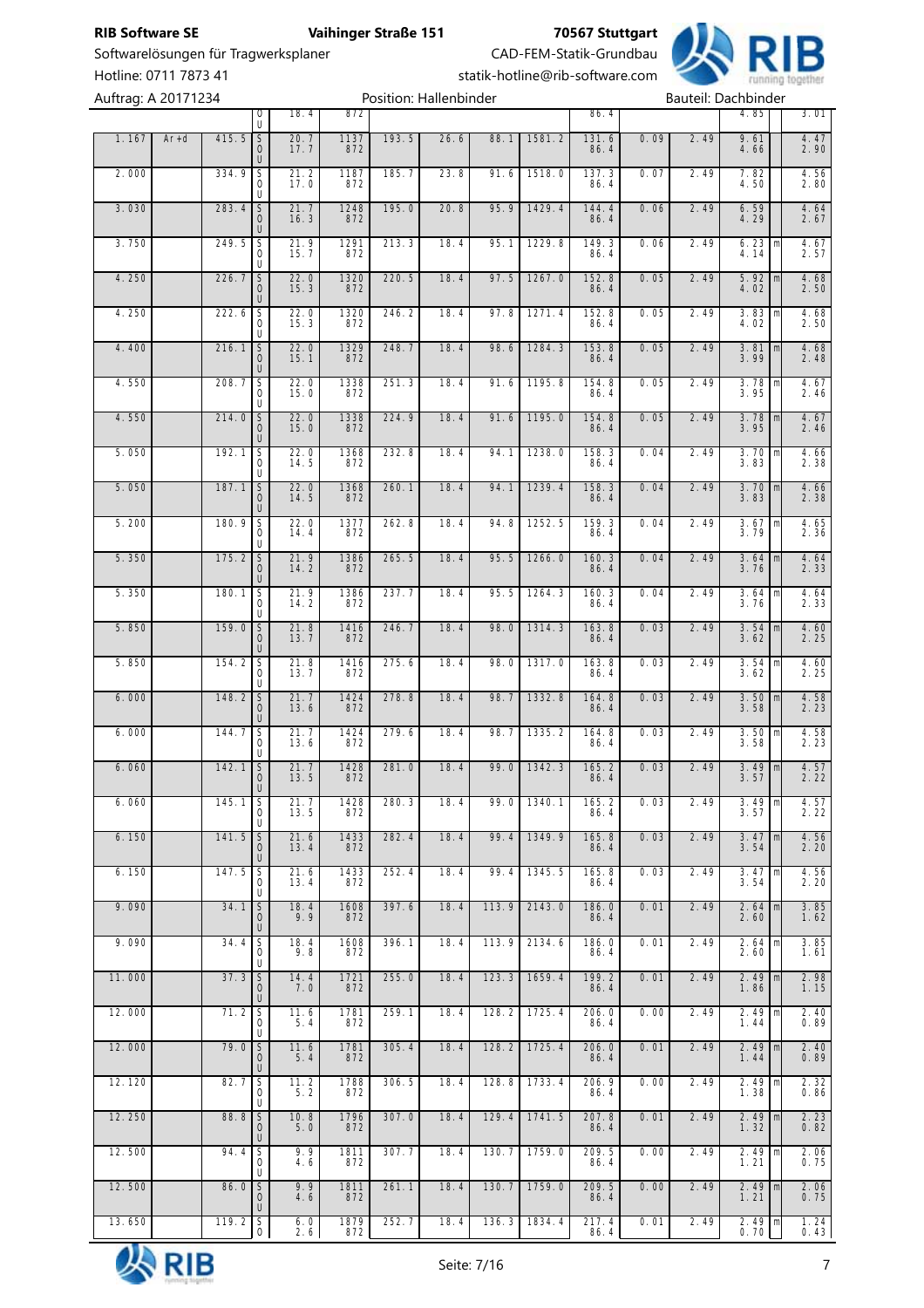Softwarelösungen für Tragwerksplaner CAD-FEM-Statik-Grundbau

**RIB Software SE Vaihinger Straße 151 70567 Stuttgart**



Hotline: 0711 7873 41<br>Auftrag: 0.20171224<br>Resition: Hallophinder Auftrag: A 20171234

|        | Auftrag: A 2017 1234 |                                                     |                                    |                    |             | Position: Hallenbinder |      |       |                |                      |      |      | Bautell: Dachbinder          |                           |
|--------|----------------------|-----------------------------------------------------|------------------------------------|--------------------|-------------|------------------------|------|-------|----------------|----------------------|------|------|------------------------------|---------------------------|
| 13.650 |                      | $\begin{array}{c c} 127.8 & S \\ 0 & 0 \end{array}$ | U<br>U                             | 6.0<br>2.6         | 1879<br>872 | 308.0                  | 18.4 | 136.4 | 1835.7         | $217.4$<br>86.4      | 0.01 | 2.49 | $2.49$ m<br>0.70             | 1.24<br>$0.\overline{43}$ |
| 13.950 |                      | 136.3                                               | $\frac{S}{0}$<br>U                 | 4.8<br>2.1         | 1897<br>872 | 308.2                  | 18.4 | 137.8 | 1854.6         | $219.4$<br>86.4      | 0.01 | 2.49 | 2.49<br>m<br>0.55            | 0.00<br>0.34              |
| 14.250 |                      | 145.9                                               | $\frac{S}{O}$<br>$\cup$            | $3.6$<br>$1.5$     | 1915<br>872 | 308.5                  | 18.4 | 139.3 | 1874.7         | 221.5<br>86.4        | 0.01 | 2.49 | $2.49$ m<br>0.41             | 0.00<br>0.25              |
| 14.250 |                      | 135.8                                               | $\overline{\mathsf{s}}$<br>0<br>U  | $\frac{3.6}{1.5}$  | 1915<br>872 | 254.5                  | 18.4 | 139.3 | 1874.7         | 221.5<br>86.4        | 0.01 | 2.49 | $2.49$ m<br>0.41             | 0.00<br>0.25              |
| 15.150 |                      | 74.4                                                | $rac{S}{0}$<br>U                   | 0.0                | 1968        | 256.9                  | 45.0 | 143.7 | 3223.3         | 227.7                | 0.00 | 2.49 | $2.49$ m                     | 0.00                      |
| 15.150 |                      | 164.2                                               | $rac{5}{0}$<br>U                   | 0.0                | 1968        | 256.9                  | 43.5 | 143.7 | 3218.8         | 227.7                | 0.00 | 2.49 | $2.49$ m                     | 0.00                      |
| 16.050 |                      | $\begin{array}{c c} 135.8 & S \\ 0 & 0 \end{array}$ | $\cup$                             | $3.6$<br>$1.5$     | 1915<br>872 | 254.5                  | 18.4 | 139.3 | 1874.7         | 221.5<br>86.4        | 0.01 | 2.49 | $2.49 \, m$<br>0.41          | 0.00<br>0.25              |
| 16.050 |                      | 145.9                                               | $\overline{\mathsf{s}}$<br>0<br>U  | $\frac{3.6}{1.5}$  | 1915<br>872 | 308.5                  | 18.4 | 139.3 | 1874.7         | 221.5<br>86.4        | 0.01 | 2.49 | $2.49$ m<br>0.41             | 0.00<br>0.25              |
| 16.350 |                      | 137.5                                               | $\frac{S}{O}$<br>U                 | $\frac{4.8}{2.1}$  | 1897<br>872 | 308.2                  | 18.4 | 137.8 | 1854.6         | $219.4$<br>86.4      | 0.01 | 2.49 | $2.49$ m<br>0.55             | 0.00<br>0.34              |
| 16.650 |                      | 127.8                                               | $rac{1}{6}$<br>U                   | 6.0<br>2.6         | 1879<br>872 | 308.0                  | 18.4 | 136.4 | 1835.7         | $\frac{217.4}{86.4}$ | 0.01 | 2.49 | 2.49<br>m<br>0.70            | $\frac{1.24}{0.43}$       |
| 16.650 |                      | 119.2                                               | $rac{S}{O}$<br>$\cup$              | 6.0<br>2.6         | 1879<br>872 | 252.7                  | 18.4 | 136.3 | 1834.4         | 217.4<br>86.4        | 0.01 | 2.49 | $2.49$ m<br>0.70             | 1.24<br>$0.\overline{4}3$ |
| 17.800 |                      | 86.1                                                | $\overline{\mathsf{s}}$<br>0<br>U  | 9.9<br>4.6         | 1811<br>872 | 261.1                  | 18.4 | 130.7 | 1759.0         | 209.5<br>86.4        | 0.00 | 2.49 | $2.49 \, m$<br>1.21          | 2.06<br>0.75              |
| 17.800 |                      | 94.3                                                | $rac{S}{O}$<br>U                   | $9.9$<br>$4.6$     | 1811<br>872 | 307.7                  | 18.4 | 130.7 | 1759.0         | 209.5<br>86.4        | 0.00 | 2.49 | $2.49$ m<br>1.21             | 2.06<br>0.75              |
| 18.050 |                      | 86.9                                                | $rac{S}{0}$<br>U                   | $\frac{10.8}{5.0}$ | 1796<br>872 | 307.0                  | 18.4 | 129.4 | 1741.5         | 207.8<br>86.4        | 0.00 | 2.49 | 2.49<br>m<br>1.32            | $\frac{2.23}{0.82}$       |
| 18.180 |                      | 84.9                                                | $rac{S}{0}$<br>U                   | $\frac{11.2}{5.2}$ | 1788<br>872 | 306.5                  | 18.4 | 128.8 | 1733.4         | 206.9<br>86.4        | 0.01 | 2.49 | $2.49$ m<br>$\frac{1}{1}$ 38 | 2.32<br>0.86              |
| 18.300 |                      | 79.0                                                | $\overline{\mathsf{s}}$<br>0<br>U  | 11.6<br>5.4        | 1781<br>872 | 305.4                  | 18.4 | 128.2 | 1725.4         | 206.0<br>86.4        | 0.01 | 2.49 | $2.49$ m<br>1.44             | 2.40<br>0.89              |
| 18.300 |                      | 71.2 S                                              | $\overline{0}$<br>U                | 11.6<br>5.4        | 1781<br>872 | 259.1                  | 18.4 | 128.2 | 1725.4         | 206.0<br>86.4        | 0.00 | 2.49 | $2.49 \text{ m}$<br>1.44     | 2.40<br>0.89              |
| 21.210 |                      | 34.5                                                | $\overline{\mathsf{S}}$<br>0<br>U  | 18.4<br>9.8        | 1608<br>872 | 396.1                  | 18.4 | 113.9 | 2134.7         | 186.0<br>86.4        | 0.01 | 2.49 | $2.63 \, m$<br>2.60          | 3.85<br>1.61              |
| 21.210 |                      | $34.0$ S                                            | 0<br>$\sf U$                       | $\frac{18.4}{9.8}$ | 1608<br>872 | 397.7                  | 18.4 | 113.9 | 2143.7         | 186.0<br>86.4        | 0.01 | 2.49 | $2.63 \, \text{m}$<br>2.60   | 3.84<br>1.61              |
| 24.150 |                      | $147.5$ S                                           | 0<br>U                             | 21.6<br>13.4       | 1433<br>872 | 252.4                  | 18.4 |       | $108.7$ 1471.5 | 165.8<br>86.4        | 0.03 | 2.49 | $3.47$ $\text{m}$<br>3.54    | 4.56<br>2.20              |
| 24.150 |                      | 141.5                                               | $\mathsf S$<br>$\mathbf{O}$<br>U   | 21.6<br>13.4       | 1433<br>872 | 282.4                  | 18.4 | 109.6 | 1488.4         | 165.8<br>86.4        | 0.03 | 2.49 | $3.47 \, m$<br>3.54          | 4.56<br>2.20              |
| 24.240 |                      | 145.0                                               | S<br>0<br>U                        | 21.7<br>13.5       | 1428<br>872 | 280.4                  | 18.4 | 109.2 | 1478.3         | 165.2<br>86.4        | 0.03 | 2.49 | 3.49<br>m<br>3.57            | 4.57<br>2.22              |
| 24.240 |                      | 142.1                                               | $\mathsf S$<br>$\mathbf 0$<br>U    | 21.7<br>13.5       | 1428<br>872 | 281.1                  | 18.4 | 109.2 | 1480.6         | 165.2<br>86.4        | 0.03 | 2.49 | $3.49$ m<br>3.57             | 4.57<br>2.22              |
| 24.300 |                      | 144.7                                               | S<br>0<br>U                        | 21.7<br>13.6       | 1424<br>872 | 279.6                  | 18.4 | 108.9 | 1473.3         | 164.8<br>86.4        | 0.03 | 2.49 | $3.50 \, \text{m}$<br>3.58   | 4.58<br>2.23              |
| 24.300 |                      | 148.2                                               | $rac{S}{O}$<br>U                   | 21.7<br>13.6       | 1424<br>872 | 278.8                  | 18.4 | 108.9 | 1470.6         | 164.8<br>86.4        | 0.03 | 2.49 | $3.50 \, \text{m}$<br>3.58   | 4.58<br>2.23              |
| 24.450 |                      | 154.2                                               | S<br>0<br>U                        | 21.8<br>13.7       | 1416<br>872 | 275.6                  | 18.4 | 108.3 | 1455.5         | 163.8<br>86.4        | 0.03 | 2.49 | $3.54 \, \text{m}$<br>3.63   | 4.60<br>2.25              |
| 24.450 |                      | 159.0                                               | $\mathsf S$<br>$\mathbf 0$<br>U    | 21.8<br>13.7       | 1416<br>872 | 246.7                  | 18.4 | 107.4 | 1440.4         | 163.8<br>86.4        | 0.03 | 2.49 | 3.54<br>m<br>3.63            | 4.60<br>2.25              |
| 24.800 |                      | 173.7                                               | S<br>0<br>U                        | 21.9<br>14.1       | 1395<br>872 | 240.3                  | 18.4 | 105.9 | 1407.0         | 161.4<br>86.4        | 0.03 | 2.49 | $3.61 \, \text{m}$<br>3.72   | 4.63<br>2.31              |
| 24.950 |                      | 179.2                                               | $\mathsf S$<br>$\overline{0}$<br>U | 21.9<br>14.2       | 1386<br>872 | 237.8                  | 18.4 | 105.3 | 1394.3         | 160.3<br>86.4        | 0.04 | 2.49 | $3.64 \, m$<br>3.76          | 4.64<br>2.33              |
| 24.950 |                      | 175.0                                               | S<br>0<br>U                        | 21.9<br>14.2       | 1386<br>872 | 265.6                  | 18.4 | 106.1 | 1406.6         | 160.3<br>86.4        | 0.03 | 2.49 | $3.64 \, \text{m}$<br>3.76   | 4.64<br>2.33              |
| 25.100 |                      | 181.2                                               | $\mathsf S$<br>$\mathbf 0$<br>U    | 22.0<br>14.4       | 1377<br>872 | 262.7                  | 18.4 | 105.5 | 1393.8         | 159.3<br>86.4        | 0.04 | 2.49 | 3.67<br>m<br>3.80            | 4.65<br>2.36              |
| 25.250 |                      | 187.1                                               | S<br>0<br>U                        | 22.0<br>14.5       | 1368<br>872 | 260.0                  | 18.4 | 104.9 | 1381.6         | 158.3<br>86.4        | 0.04 | 2.49 | $3.70 \, \text{m}$<br>3.83   | 4.66<br>2.38              |

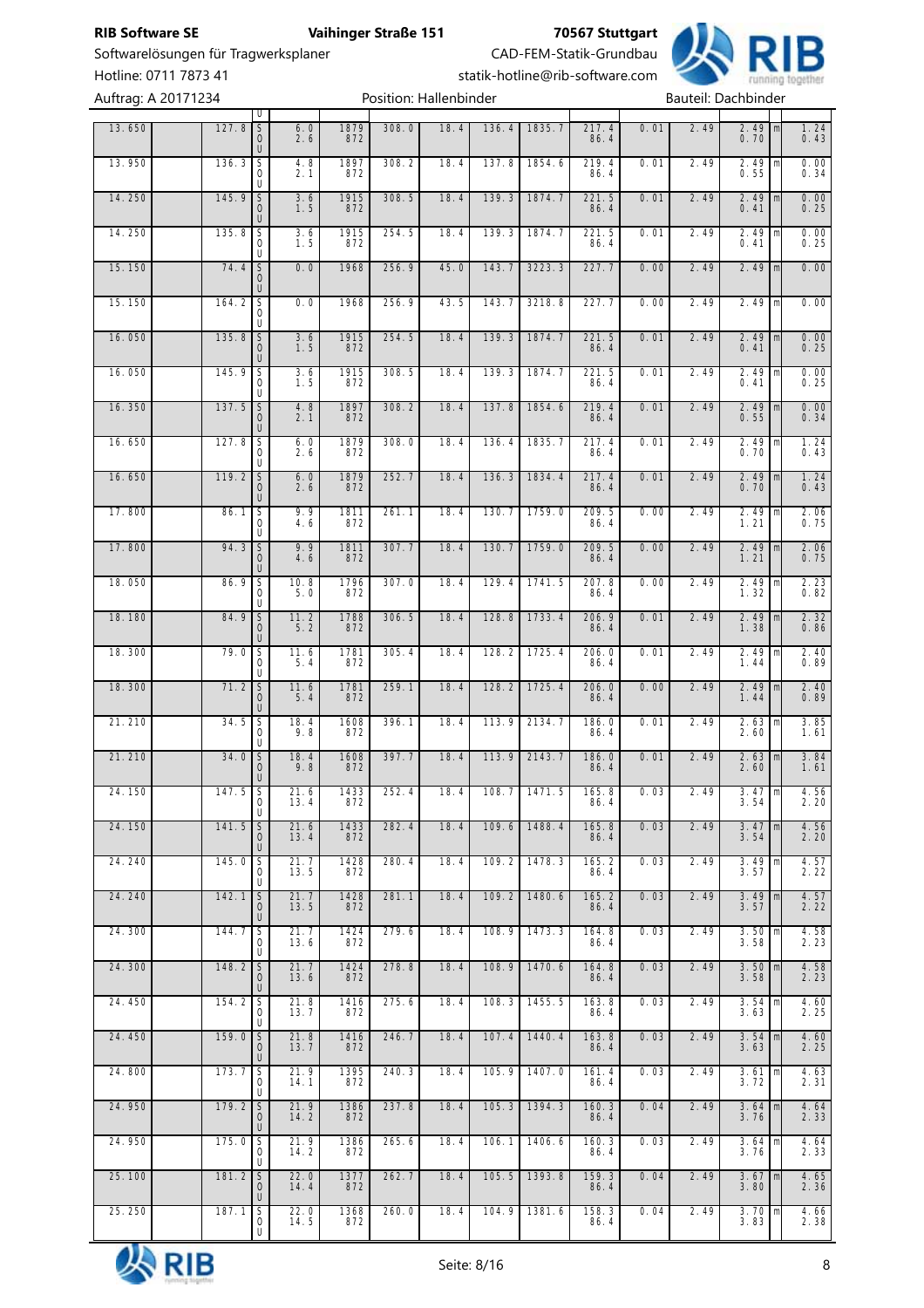# Softwarelösungen für Tragwerksplaner CAD-FEM-Statik-Grundbau

**RIB** 

Hotline: 0711 7873 41<br>Auftrag: 0.20171224<br>Recition: Hallophinder

| Auftrag: A 20171234 |                |         |                                                |                     |                    |       | Position: Hallenbinder | Bauteil: Dachbinder |        |               |      |      |                     |   |                                             |
|---------------------|----------------|---------|------------------------------------------------|---------------------|--------------------|-------|------------------------|---------------------|--------|---------------|------|------|---------------------|---|---------------------------------------------|
| 25.250              |                | 192.0   | $\mathsf S$<br>$\mathbf 0$<br>U                | $22.0$<br>14.5      | 1368<br>872        | 232.8 | 18.4                   | 104.0               | 1368.3 | 158.3<br>86.4 | 0.04 | 2.49 | $3.70 m$<br>$3.83$  |   | 4.66<br>2.38                                |
| 25.750              |                | 214.0   | $\overline{\mathsf{S}}$<br>0<br>U              | 22.0<br>15.0        | 1338<br>872        | 225.0 | 18.4                   | 101.9               | 1329.4 | 154.8<br>86.4 | 0.05 | 2.49 | $3.79$ m<br>3.96    |   | 4.68<br>2.46                                |
| 25.750              |                | 207.8   | $\overline{\mathsf{s}}$<br>$\overline{O}$<br>U | $22.0$<br>15.0      | 1338<br>872        | 251.4 | 18.4                   | 102.7               | 1340.9 | 154.8<br>86.4 | 0.04 | 2.49 | $3.79$ m<br>3.96    |   | 4.68<br>2.46                                |
| 25.900              |                | 214.2   | S<br>0<br>U                                    | $\frac{22.0}{15.1}$ | 1329<br>872        | 248.8 | 18.4                   | 102.1               | 1330.2 | 153.8<br>86.4 | 0.05 | 2.49 | 3.81<br>3.99        | m | 4.68<br>2.48                                |
| 26.050              |                | 222.6   | $\overline{\mathsf{S}}$<br>0<br>$\cup$         | 22.0<br>15.3        | 1320<br>872        | 246.2 | 18.4                   | 101.5               | 1319.5 | 152.8<br>86.4 | 0.05 | 2.49 | $3.84 \, m$<br>4.03 |   | 4.68<br>2.50                                |
| 26.050              |                | 226.6   | S<br>0<br>U                                    | $\frac{22.0}{15.3}$ | 1320<br>872        | 220.5 | 18.4                   | 100.6               | 1307.3 | 152.8<br>86.4 | 0.05 | 2.49 | $5.86$ m<br>4.03    |   | 4.68<br>2.50                                |
| 26.550              |                | 249.5   | S<br>0<br>U                                    | $21.9$<br>$15.7$    | 1291<br>872        | 213.3 | 18.4                   | 98.5                | 1273.8 | 149.3<br>86.4 | 0.06 | 2.49 | $6.15 \, m$<br>4.14 |   | 4.67<br>2.57                                |
| 27.270              |                | 283.7   | $\overline{\mathsf{s}}$<br>$\circ$<br>U        | 21.7<br>16.3        | 1248<br>872        | 195.0 | 20.8                   | 95.9                | 1430.2 | 144.4<br>86.4 | 0.06 | 2.49 | 6.59<br>4.29        |   | $\frac{4.64}{2.67}$                         |
| 27.270              |                | 283.3   | $\mathsf S$<br>0<br>U                          | 21.7<br>16.3        | 1248<br>872        | 195.0 | 20.8                   | 95.9                | 1429.0 | 144.4<br>86.4 | 0.06 | 2.49 | 6.59<br>4.29        |   | 4.64<br>2.67                                |
| 29.133              | $Ar-d$         | 415.8   | $\overline{\mathsf{s}}$<br>0<br>U              | 20.7<br>17.7        | $\frac{1137}{872}$ | 193.6 | 26.6                   | 88.1                | 1581.4 | 131.6<br>86.4 | 0.09 | 2.49 | 9.61<br>4.66        |   | $\frac{4.47}{2.90}$                         |
| 30.050              | Ar             | 475.9   | $\overline{\mathsf{s}}$<br>0<br>U              | 20.0<br>18.4        | 1083<br>872        | 193.6 | 31.5                   | 70.7                | 1413.6 | 125.3<br>86.4 | 0.14 | 2.49 | 9.67<br>4.85        |   | 4.35<br>3.01                                |
| 30.150              | $\overline{A}$ | 484.1   | $\overline{\mathsf{S}}$<br>0<br>U              | 19.9<br>18.5        | 1077<br>872        | 193.6 | 30.5                   | 84.1                | 1649.4 | 124.6<br>86.4 | 0.11 | 2.49 | 9.68<br>4.87        |   | 4.33<br>3.02                                |
| 30.150              | $\overline{A}$ | 10.6    | $\overline{\mathsf{s}}$<br>0<br>U              | 0.0<br>0.0          | 1077<br>872        | 193.6 | 45.0                   | 84.1                | 1886.4 | 124.6<br>86.4 | 0.00 | 2.49 | 5.42<br>0.00        |   | 0.00<br>0.00                                |
| 30.250              | Ar             | 3.1     | $\overline{\mathsf{s}}$<br>0<br>U              | 0.0<br>0.0          | $\frac{1071}{872}$ | 63.9  | 45.0                   | 83.6                | 1875.2 | 123.9<br>86.4 | 0.00 | 2.49 | $2.49$ m<br>0.00    |   | $\begin{array}{c} 0.00 \\ 0.00 \end{array}$ |
| 30.300              |                | $0.0$ S | $_{\rm U}^{\rm O}$                             | 0.0<br>0.0          | 1068<br>872        | 63.9  | 45.0                   | 82.8                | 1857.2 | 123.6<br>86.4 | 0.00 | 2.49 | $2.49$ m<br>0.00    |   | 0.00<br>0.00                                |

#### **Maximum utilization: 1.00 Pos.= 0.250 m Analysis fulfilled.**

#### **Tabular fire protection**

|                       | Analysis for beams mainly under compression acc. to table 5.5 as well as one-way spanning slabs acc. to table 5.8<br>structural determinate<br>$\theta_{\rm s,cr}$ ; $\theta_{\rm p,cr}$<br>critical temperature - reinforcing / prestressing steel |                      |                          |                    |      |                         |      |                       |                 |                       |                                                |        |        |
|-----------------------|-----------------------------------------------------------------------------------------------------------------------------------------------------------------------------------------------------------------------------------------------------|----------------------|--------------------------|--------------------|------|-------------------------|------|-----------------------|-----------------|-----------------------|------------------------------------------------|--------|--------|
| System                |                                                                                                                                                                                                                                                     |                      |                          |                    |      |                         |      |                       |                 |                       |                                                |        |        |
| Fire resistance class |                                                                                                                                                                                                                                                     |                      | R <sub>60</sub>          |                    |      | $b_w$                   |      |                       |                 |                       | min beam height - neutral axis - cross-section |        |        |
| Flame application     |                                                                                                                                                                                                                                                     |                      |                          | quadrilateral      |      | $h_{w,min}$             |      |                       | min beam height |                       |                                                |        |        |
| As, prov / As, req    |                                                                                                                                                                                                                                                     |                      |                          | Automatically      |      |                         |      |                       |                 |                       | min beam height - neutral axis - reinforcement |        |        |
| Web class             |                                                                                                                                                                                                                                                     |                      | <b>WC</b>                |                    |      | b <sub>min</sub>        |      |                       |                 |                       | min axis distance of neutral axis to tension   |        |        |
|                       |                                                                                                                                                                                                                                                     |                      |                          | $M_{Ed,fi}/M_{Ed}$ |      | $a_{min}$               |      | reinforcement         |                 |                       |                                                |        |        |
| μfi                   |                                                                                                                                                                                                                                                     |                      |                          |                    |      | $a_{sd}$                |      |                       |                 |                       | min lateral axis distance of reinforcement     |        |        |
|                       |                                                                                                                                                                                                                                                     |                      |                          |                    |      |                         |      |                       |                 |                       | Minimum cross-section not observed             |        |        |
|                       |                                                                                                                                                                                                                                                     |                      |                          |                    |      |                         |      |                       |                 |                       |                                                |        |        |
| $\pmb{\times}$        | µfi                                                                                                                                                                                                                                                 | $\theta_{\rm S, Cr}$ | $\Theta_{\text{p,cr}}$   | $b_w$ [cm]         |      | h <sub>w,min</sub> [cm] |      | b <sub>min</sub> [cm] |                 | a <sub>min</sub> [cm] | $a_{sd}$ [cm]                                  | a [cm] | Util-  |
| [m]                   |                                                                                                                                                                                                                                                     | $\lceil$ °C]         | $\Gamma$ <sup>o</sup> Cl | exis.              | req. | exis.                   | req. | exis.                 | req.            | exis.                 | exis.                                          | req.   | zation |
| 0.050                 | 0.59                                                                                                                                                                                                                                                | 500.0                | 0.0                      | 19.0               | 10.0 | 95.3                    | 20.0 | 19.0                  | 19.0            | 3.0                   | 4.1                                            | 3.1    | 1.04   |
| 1.167                 | 0.58                                                                                                                                                                                                                                                | 646.0                | 544.7                    | 19.0               | 10.0 | 100.8                   | 20.0 | 19.0                  | 19.0            | 21.9                  | 2.7                                            | 1.7    | 1.00   |
| 2.000                 | 0.58                                                                                                                                                                                                                                                | 621.6                | 512.2                    | 19.0               | 10.0 | 104.9                   | 20.0 | 19.0                  | 19.0            | 21.8                  | 2.9                                            | 1.9    | 1.00   |
| 3.030                 | 0.58                                                                                                                                                                                                                                                | 597.1                | 479.4                    | 19.0               | 10.0 | 110.0                   | 20.0 | 19.0                  | 19.0            | 21.7                  | 3.1                                            | 2.1    | 1.00   |
| 3.750                 | 0.58                                                                                                                                                                                                                                                | 530.9                | 391.2                    | 19.0               | 10.0 | 113.6                   | 20.0 | 19.0                  | 19.0            | 21.7                  | 3.9                                            | 2.9    | 1.00   |
| 4.250                 | 0.58                                                                                                                                                                                                                                                | 530.8                | 391.1                    | 19.0               | 10.0 | 116.0                   | 20.0 | 19.0                  | 19.0            | 21.7                  | 3.9                                            | 2.9    | 1.00   |
| 4.250                 | 0.58                                                                                                                                                                                                                                                | 530.8                | 391.1                    | 19.0               | 10.0 | 40.0                    | 20.0 | 19.0                  | 19.0            | 21.7                  | 3.9                                            | 2.9    | 1.05   |
| 4.400                 | 0.58                                                                                                                                                                                                                                                | 530.8                | 391.1                    | 19.0               | 10.0 | 40.0                    | 20.0 | 19.0                  | 19.0            | 21.7                  | 3.9                                            | 2.9    | 1.05   |
| 4.550                 | 0.58                                                                                                                                                                                                                                                | 530.8                | 391.1                    | 19.0               | 10.0 | 40.0                    | 20.0 | 19.0                  | 19.0            | 21.7                  | 3.9                                            | 2.9    | 1.05   |
| 4.550                 | 0.58                                                                                                                                                                                                                                                | 530.8                | 391.1                    | 19.0               | 10.0 | 117.5                   | 20.0 | 19.0                  | 19.0            | 21.7                  | 3.9                                            | 2.9    | 1.00   |
| 5.050                 | 0.58                                                                                                                                                                                                                                                | 530.8                | 391.0                    | 19.0               | 10.0 | 120.0                   | 20.0 | 19.0                  | 19.0            | 21.6                  | 3.9                                            | 2.9    | 1.00   |
| 5.050                 | 0.58                                                                                                                                                                                                                                                | 530.8                | 391.0                    | 19.0               | 10.0 | 40.0                    | 20.0 | 19.0                  | 19.0            | 21.6                  | 3.9                                            | 2.9    | 1.05   |
| 5.200                 | 0.58                                                                                                                                                                                                                                                | 530.8                | 391.0                    | 19.0               | 10.0 | 40.0                    | 20.0 | 19.0                  | 19.0            | 21.6                  | 3.9                                            | 2.9    | 1.05   |
| 5.350                 | 0.58                                                                                                                                                                                                                                                | 530.8                | 391.0                    | 19.0               | 10.0 | 40.0                    | 20.0 | 19.0                  | 19.0            | 21.6                  | 3.9                                            | 2.9    | 1.05   |
| 5.350                 | 0.58                                                                                                                                                                                                                                                | 530.8                | 391.0                    | 19.0               | 10.0 | 121.5                   | 20.0 | 19.0                  | 19.0            | 21.6                  | 3.9                                            | 2.9    | 1.00   |
| 5.850                 | 0.58                                                                                                                                                                                                                                                | 530.7                | 390.9                    | 19.0               | 10.0 | 124.0                   | 20.0 | 19.0                  | 19.0            | 21.6                  | 3.9                                            | 2.9    | 1.00   |
| 5.850                 | 0.58                                                                                                                                                                                                                                                | 530.7                | 390.9                    | 19.0               | 10.0 | 40.0                    | 20.0 | 19.0                  | 19.0            | 21.6                  | 3.9                                            | 2.9    | 1.05   |
| 6.000                 | 0.58                                                                                                                                                                                                                                                | 530.7                | 390.9                    | 19.0               | 10.0 | 40.0                    | 20.0 | 19.0                  | 19.0            | 21.6                  | 3.9                                            | 2.9    | 1.05   |
| 6.060                 | 0.58                                                                                                                                                                                                                                                | 530.7                | 390.9                    | 19.0               | 10.0 | 40.0                    | 20.0 | 19.0                  | 19.0            | 21.6                  | 3.9                                            | 2.9    | 1.05   |
| 6.150                 | 0.58                                                                                                                                                                                                                                                | 530.7                | 390.9                    | 19.0               | 10.0 | 40.0<br>125.5           | 20.0 | 19.0                  | 19.0            | 21.6                  | 3.9                                            | 2.9    | 1.05   |
| 6.150                 | 0.58                                                                                                                                                                                                                                                | 530.7                | 390.9                    | 10.0<br>19.0       |      |                         | 20.0 | 19.0                  | 19.0            | 21.6                  | 3.9                                            | 2.9    | 1.00   |
| 9.090                 | 0.58                                                                                                                                                                                                                                                | 530.5                | 390.6                    | 19.0               | 10.0 | 140.0                   | 20.0 | 19.0                  | 19.0            | 21.6                  | 3.9                                            | 2.9    | 1.00   |
| 11.000                | 0.58                                                                                                                                                                                                                                                | 530.4                | 390.6                    | 19.0               | 10.0 | 149.5                   | 20.0 | 19.0                  | 19.0            | 21.6                  | 3.9                                            | 2.9    | 1.00   |
| 12.000                | 0.58                                                                                                                                                                                                                                                | 530.4                | 390.5                    | 19.0               | 10.0 | 154.4                   | 20.0 | 19.0                  | 19.0            | 21.6                  | 3.9                                            | 2.9    | 1.00   |
| 12.000                | 0.58                                                                                                                                                                                                                                                | 530.4                | 390.5                    | 19.0               | 10.0 | 40.0                    | 20.0 | 19.0                  | 19.0            | 21.6                  | 3.9                                            | 2.9    | 1.05   |
| 12.120                | 0.58                                                                                                                                                                                                                                                | 530.4                | 390.5                    | 19.0               | 10.0 | 40.0                    | 20.0 | 19.0                  | 19.0            | $\overline{21.6}$     | 3.9                                            | 2.9    | 1.05   |

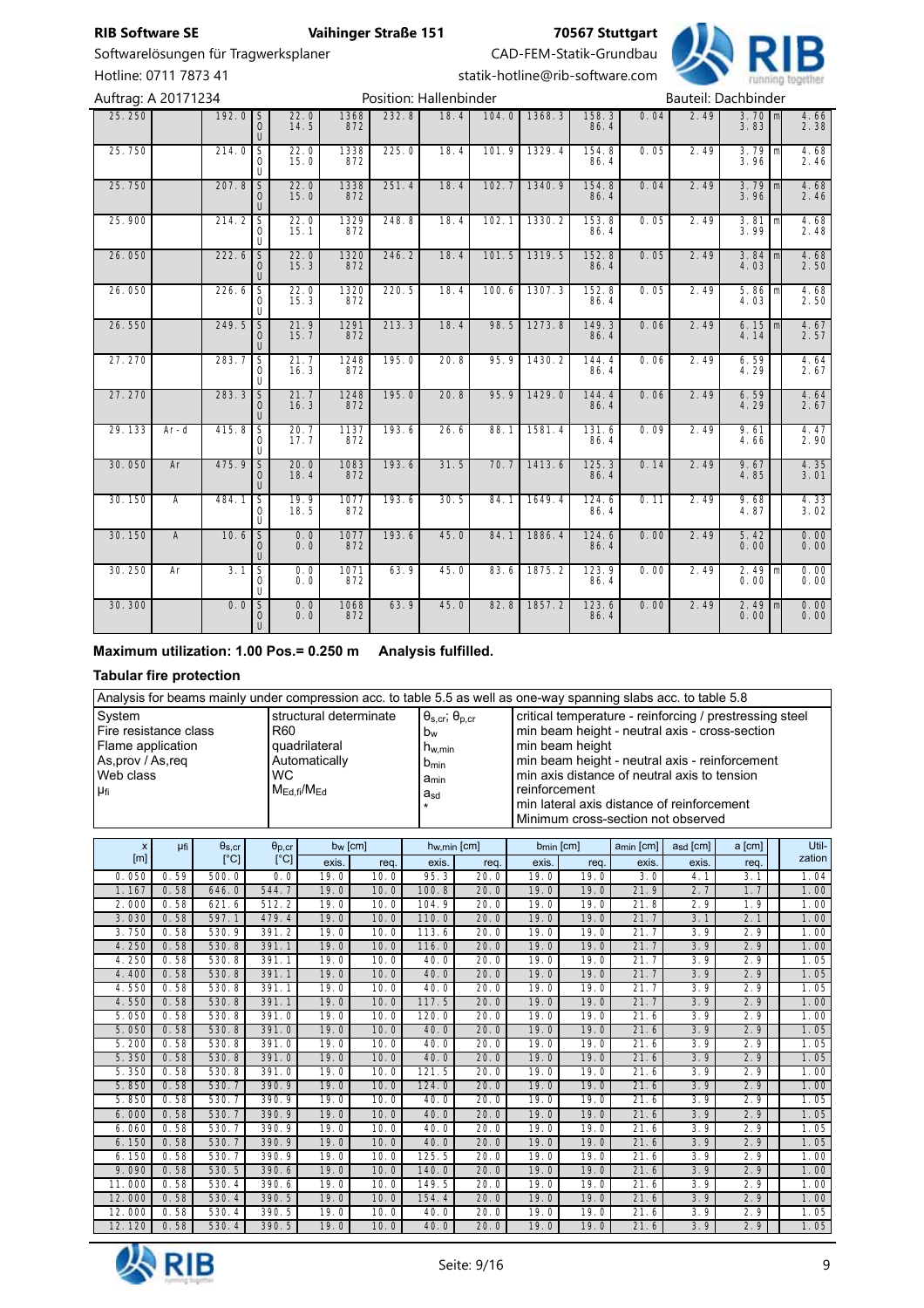# Softwarelösungen für Tragwerksplaner CAD-FEM-Statik-Grundbau

Hotline: 0711 7873 41 statik-hotline@rib-software.com



| Auftrag: A 20171234 |              |                |                |              |              | Position: Hallenbinder |              |              |              |              | Bauteil: Dachbinder |            |              |
|---------------------|--------------|----------------|----------------|--------------|--------------|------------------------|--------------|--------------|--------------|--------------|---------------------|------------|--------------|
| 12.250              | 0.58         | 530.4          | 390.5          | 19.0         | 10.0         | 40.0                   | 20.0         | 19.0         | 19.0         | 21.6         | 3.9                 | 2.9        | 1.05         |
| 12.500              | 0.58         | 530.4          | 390.5          | 19.0         | 10.0         | 40.0                   | 20.0         | 19.0         | 19.0         | 21.6         | 3.9                 | 2.9        | 1.05         |
| 12.500              | 0.58         | 530.4          | 390.5          | 19.0         | 10.0         | 156.9                  | 20.0         | 19.0         | 19.0         | 21.6         | 3.9                 | 2.9        | 1.00         |
| 13.650              | 0.58         | 530.4          | 390.5          | 19.0         | 10.0         | 162.6                  | 20.0         | 19.0         | 19.0         | 21.6         | 3.9                 | 2.9        | 1.00         |
| 13.650              | 0.58         | 530.4          | 390.5          | 19.0         | 10.0         | 40.0                   | 20.0         | 19.0         | 19.0         | 21.6         | 3.9                 | 2.9        | 1.05         |
| 13.950              | 0.58         | 530.4          | 390.5          | 19.0         | 10.0         | 40.0                   | 20.0         | 19.0         | 19.0         | 21.6         | 3.9                 | 2.9        | 1.05         |
| 14.250              | 0.58         | 530.4          | 390.5          | 19.0         | 10.0         | 40.0                   | 20.0         | 19.0         | 19.0         | 21.6         | 3.9                 | 2.9        | 1.05         |
| 14.250              | 0.58         | 530.4          | 390.5          | 19.0         | 10.0         | 165.5                  | 20.0         | 19.0         | 19.0         | 21.6         | 3.9                 | 2.9        | 1.00         |
| 15.150              | 0.58         | 530.3          | 390.5          | 19.0         | 10.0         | 170.0                  | 20.0         | 19.0         | 19.0         | 21.6         | 3.9                 | 2.9        | 1.00         |
| 16.050              | 0.58         | 530.4          | 390.5          | 19.0         | 10.0         | 165.5                  | 20.0         | 19.0         | 19.0         | 21.6         | 3.9                 | 2.9        | 1.00         |
| 16.050              | 0.58         | 530.4          | 390.5          | 19.0         | 10.0         | 40.0                   | 20.0         | 19.0         | 19.0         | 21.6         | 3.9                 | 2.9        | 1.05         |
| 16.350              | 0.58         | 530.4          | 390.5          | 19.0         | 10.0         | 40.0                   | 20.0         | 19.0         | 19.0         | 21.6         | 3.9                 | 2.9        | 1.05         |
| 16.650              | 0.58         | 530.4          | 390.5          | 19.0         | 10.0         | 40.0                   | 20.0         | 19.0         | 19.0         | 21.6         | 3.9                 | 2.9        | 1.05         |
| 16.650              | 0.58         | 530.4          | 390.5          | 19.0         | 10.0         | 162.6                  | 20.0         | 19.0         | 19.0         | 21.6         | 3.9                 | 2.9        | 1.00         |
| 17.800              | 0.58         | 530.4          | 390.5          | 19.0         | 10.0         | 156.9                  | 20.0         | 19.0         | 19.0         | 21.6         | 3.9                 | 2.9        | 1.00         |
| 17.800              | 0.58         | 530.4          | 390.5          | 19.0         | 10.0         | 40.0                   | 20.0         | 19.0         | 19.0         | 21.6         | 3.9                 | 2.9        | 1.05         |
| 18.050              | 0.58         | 530.4          | 390.5          | 19.0         | 10.0         | 40.0                   | 20.0         | 19.0         | 19.0         | 21.6         | 3.9                 | 2.9        | 1.05         |
| 18.180              | 0.58         | 530.4          | 390.5          | 19.0         | 10.0         | 40.0                   | 20.0         | 19.0         | 19.0         | 21.6         | 3.9                 | 2.9        | 1.05         |
| 18.300              | 0.58         | 530.4          | 390.5          | 19.0         | 10.0         | 40.0                   | 20.0         | 19.0         | 19.0         | 21.6         | 3.9                 | 2.9        | 1.05         |
| 18.300              | 0.58         | 530.4          | 390.5          | 19.0         | 10.0         | 154.4                  | 20.0         | 19.0         | 19.0         | 21.6         | 3.9                 | 2.9        | 1.00         |
| 21.210              | 0.58         | 530.5          | 390.6          | 19.0         | 10.0         | 140.0                  | 20.0         | 19.0         | 19.0         | 21.6         | 3.9                 | 2.9        | 1.00         |
| 24.150              | 0.58         | 530.7          | 390.9          | 19.0         | 10.0         | 125.5                  | 20.0         | 19.0         | 19.0         | 21.6         | 3.9                 | 2.9        | 1.00         |
| 24.150              | 0.58         | 530.7          | 390.9          | 19.0         | 10.0         | 40.0                   | 20.0         | 19.0         | 19.0         | 21.6         | 3.9                 | 2.9        | 1.05         |
| 24.240              | 0.58         | 530.7          | 390.9          | 19.0         | 10.0         | 40.0                   | 20.0         | 19.0         | 19.0         | 21.6         | 3.9                 | 2.9        | 1.05         |
| 24.300              | 0.58         | 530.7          | 390.9          | 19.0         | 10.0         | 40.0                   | 20.0         | 19.0         | 19.0         | 21.6         | 3.9                 | 2.9        | 1.05         |
| 24.450              | 0.58         | 530.7          | 390.9          | 19.0         | 10.0         | 40.0                   | 20.0         | 19.0         | 19.0         | 21.6         | 3.9                 | 2.9        | 1.05         |
| 24.450              | 0.58         | 530.7          | 390.9          | 19.0         | 10.0         | 124.0                  | 20.0         | 19.0         | 19.0         | 21.6         | 3.9                 | 2.9        | 1.00         |
| 24.800              | 0.58         | 530.7          | 391.0          | 19.0         | 10.0         | 122.2                  | 20.0         | 19.0         | 19.0         | 21.6         | 3.9                 | 2.9        | 1.00         |
| 24.950              | 0.58         | 530.8          | 391.0          | 19.0         | 10.0         | 121.5                  | 20.0         | 19.0         | 19.0         | 21.6         | 3.9                 | 2.9        | 1.00         |
| 24.950              | 0.58         | 530.8          | 391.0          | 19.0<br>19.0 | 10.0<br>10.0 | 40.0<br>40.0           | 20.0<br>20.0 | 19.0         | 19.0         | 21.6         | 3.9                 | 2.9        | 1.05         |
| 25.100<br>25.250    | 0.58<br>0.58 | 530.8<br>530.8 | 391.0<br>391.0 | 19.0         | 10.0         | 40.0                   | 20.0         | 19.0<br>19.0 | 19.0         | 21.6<br>21.6 | 3.9<br>3.9          | 2.9<br>2.9 | 1.05<br>1.05 |
| 25.250              | 0.58         | 530.8          | 391.0          | 19.0         | 10.0         | 120.0                  | 20.0         | 19.0         | 19.0<br>19.0 | 21.6         | 3.9                 | 2.9        | 1.00         |
| 25.750              | 0.58         | 530.8          | 391.1          | 19.0         | 10.0         | 117.5                  | 20.0         | 19.0         | 19.0         | 21.7         | 3.9                 | 2.9        | 1.00         |
| 25.750              | 0.58         | 530.8          | 391.1          | 19.0         | 10.0         | 40.0                   | 20.0         | 19.0         | 19.0         | 21.7         | 3.9                 | 2.9        | 1.05         |
| 25.900              | 0.58         | 530.8          | 391.1          | 19.0         | 10.0         | 40.0                   | 20.0         | 19.0         | 19.0         | 21.7         | 3.9                 | 2.9        | 1.05         |
| 26.050              | 0.58         | 530.8          | 391.1          | 19.0         | 10.0         | 40.0                   | 20.0         | 19.0         | 19.0         | 21.7         | 3.9                 | 2.9        | 1.05         |
| 26.050              | 0.58         | 530.8          | 391.1          | 19.0         | 10.0         | 116.0                  | 20.0         | 19.0         | 19.0         | 21.7         | 3.9                 | 2.9        | 1.00         |
| 26.550              | 0.58         | 530.9          | 391.2          | 19.0         | 10.0         | 113.6                  | 20.0         | 19.0         | 19.0         | 21.7         | 3.9                 | 2.9        | 1.00         |
| 27.270              | 0.58         | 597.1          | 479.4          | 19.0         | 10.0         | 110.0                  | 20.0         | 19.0         | 19.0         | 21.7         | 3.1                 | 2.1        | 1.00         |
| 29.133              | 0.58         | 646.0          | 544.7          | 19.0         | 10.0         | 100.8                  | 20.0         | 19.0         | 19.0         | 21.9         | 2.7                 | 1.7        | 1.00         |
| 30.250              | 0.59         | 500.0          | 0.0            | 19.0         | 10.0         | 95.3                   | 20.0         | 19.0         | 19.0         | 3.0          | 4.1                 | 3.1        | 1.04         |
|                     |              |                |                |              |              |                        |              |              |              |              |                     |            |              |

# **Maximum utilization: 1.05 Pos.= 4.100 m Analysis not fulfilled.**

### **Limitation of the deflection**

| Method                                                                                                                                                                                         | Deformations condition II according to Krüger-Mertzsch               |                                                            |                                                                              |  |  |  |  |  |  |
|------------------------------------------------------------------------------------------------------------------------------------------------------------------------------------------------|----------------------------------------------------------------------|------------------------------------------------------------|------------------------------------------------------------------------------|--|--|--|--|--|--|
| Point in time<br>Creep coefficient<br>Shrinkage value                                                                                                                                          | lt <sub>1</sub> = 21 d<br>$\phi = 0.00$<br>$\epsilon_{cs}$ = 0.0e-05 | t∞ = 36500 d<br>$\phi = 0.00$<br>$\epsilon_{cs}$ = 0.0e-05 | $E_{cm}$ = 37300 N/mm <sup>2</sup><br>$f_{\text{ctm}} = 4.10 \text{ N/mm}^2$ |  |  |  |  |  |  |
| Calculation of the sagging / deflection is carried for quasi-permanent CoA and required As-values                                                                                              |                                                                      |                                                            |                                                                              |  |  |  |  |  |  |
| $I_{\text{eff}}/250$<br>admissible deflection - span<br>admissible deflection - span $(t_{\infty} - t_1)$<br>$I_{\text{eff}}/500$<br>admissible deflection - lever arm<br>$I_{\text{eff}}/100$ |                                                                      |                                                            |                                                                              |  |  |  |  |  |  |

*Deflection in condition II [mm]*



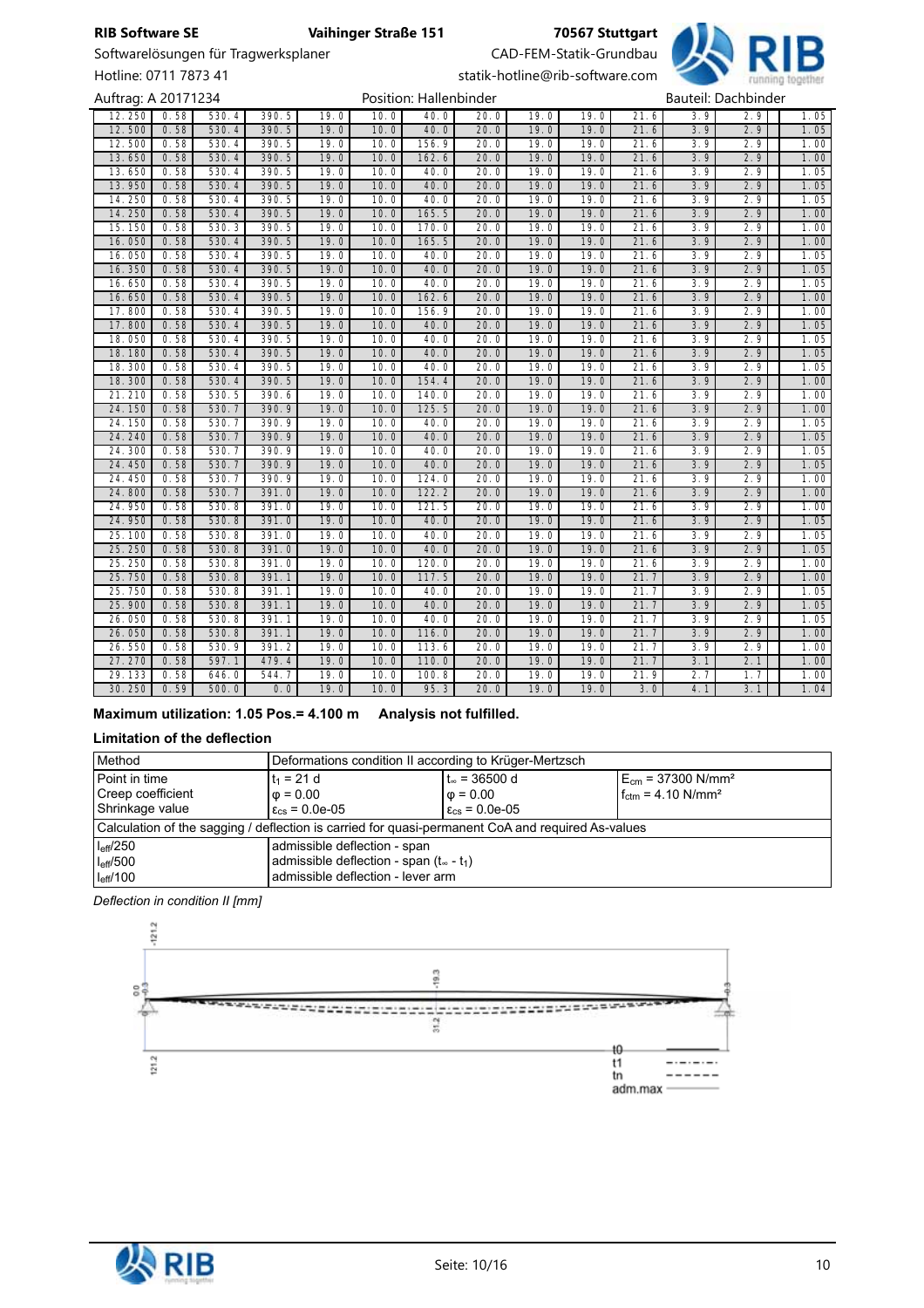



### *Deflection t∞ in condition II [mm]*



*Deflection Δt in condition II [mm]*



# **Design - recess**

Method: Strut and tie model according to DAfStb Heft 459

#### *Dimensions*

| <b>No</b>      | xl<br>[m] | xr<br>[m]  | b<br>[cm] | [cm] | ho<br>[cm] | hu<br>[cm]            | bw<br>[cm]            | Zi<br>[cm]       | Z <sub>O</sub><br>[cm] | $Z_{U}$<br>[cm] | $d_{1,o}$<br>[cm] | $d$ <sub>1a.o</sub><br>[cm] | $d$ <sub>1a.u</sub><br>[cm] | $d_{1,u}$<br>[cm] |
|----------------|-----------|------------|-----------|------|------------|-----------------------|-----------------------|------------------|------------------------|-----------------|-------------------|-----------------------------|-----------------------------|-------------------|
|                | 25        | 4.55       | 30.0      | 30.0 | 46.8       | 40.<br>$\circ$        | 19.0                  | 96.9             | 38.8                   | 31.0            | 3.0               | 4.0                         | 4.0                         | 3.0               |
| 2              | 5.05      | 35<br>5.   | 30.0      | 30.0 | 50.        | 40.<br>$\mathbf{0}$   | 19.0                  | 99.5             | 42.                    | 31.0            | 3.0               | 4.0                         | 4.0                         | 3.0               |
| 3              | 85<br>5.  | 15<br>6.   | 30.0      | 30.0 | 54.        | $\mathbf 0$<br>40     | 19.0                  | 102.<br>$\circ$  | 45.6                   | 32.             | 3.0               | 4.0                         | 4.0                         | 3.0               |
| $\overline{4}$ | 00<br>12. | 12. 50 l   | 50.0      | 50.0 | 65.6       | 40.0                  | 19.0                  | 148.<br>8        | 55.5                   | 32.0            | 3.0               | 4.0                         | 4.0                         | 3.0               |
| 5              | 65<br>13. | 14.25      | 60.0      | 60.0 | 64.        | 40.<br>$\circ$        | 19.0                  | 137<br>8         | 54.                    | 32.1            | 3.0               | 4.0                         | 4.0                         | 3.0               |
| 6              | 05<br>16. | 16.65      | 60.0      | 60.0 | 64.        | 40.<br>$\overline{0}$ | 19.0                  | 155.<br>$\circ$  | 54.                    | 32.             | 3.0               | 4.0                         | 4.0                         | 3.0               |
|                | 80        | 30<br>18.  | 50.0      | 50.0 | 65.6       | 40.<br>0              | 19.<br>$\Omega$       | 146.<br>4        | 55.5                   | 32.0            | 3.0               | 4.0                         | 4.0                         | 3.0               |
| 8              | 15<br>24. | 45<br>24.  | 30.0      | 30.0 | 54.        | 40<br>.0 <sup>′</sup> | 19.<br>$\overline{0}$ | 116.<br>6        | 45.6                   | 32.0            | 3.0               | 4.0                         | 4.0                         | 3.0               |
| $\mathsf Q$    | 95<br>24. | .25<br>25. | 30.0      | 30.0 | 50.        | 40<br>0               | 19.<br>$\Omega$       | 113.<br>$\Omega$ | 41.                    | 32.0            | 3.0               | 4.0                         | 4.0                         | 3.0               |
| 10             | 25<br>75  | 05<br>26.  | 30.0      | 30.0 | 46.8       | 40.0                  | 19.0                  | 109.<br>5        | 37.8                   | 32.0            | 3.0               | 4.0                         | 4.0                         | 3.0               |

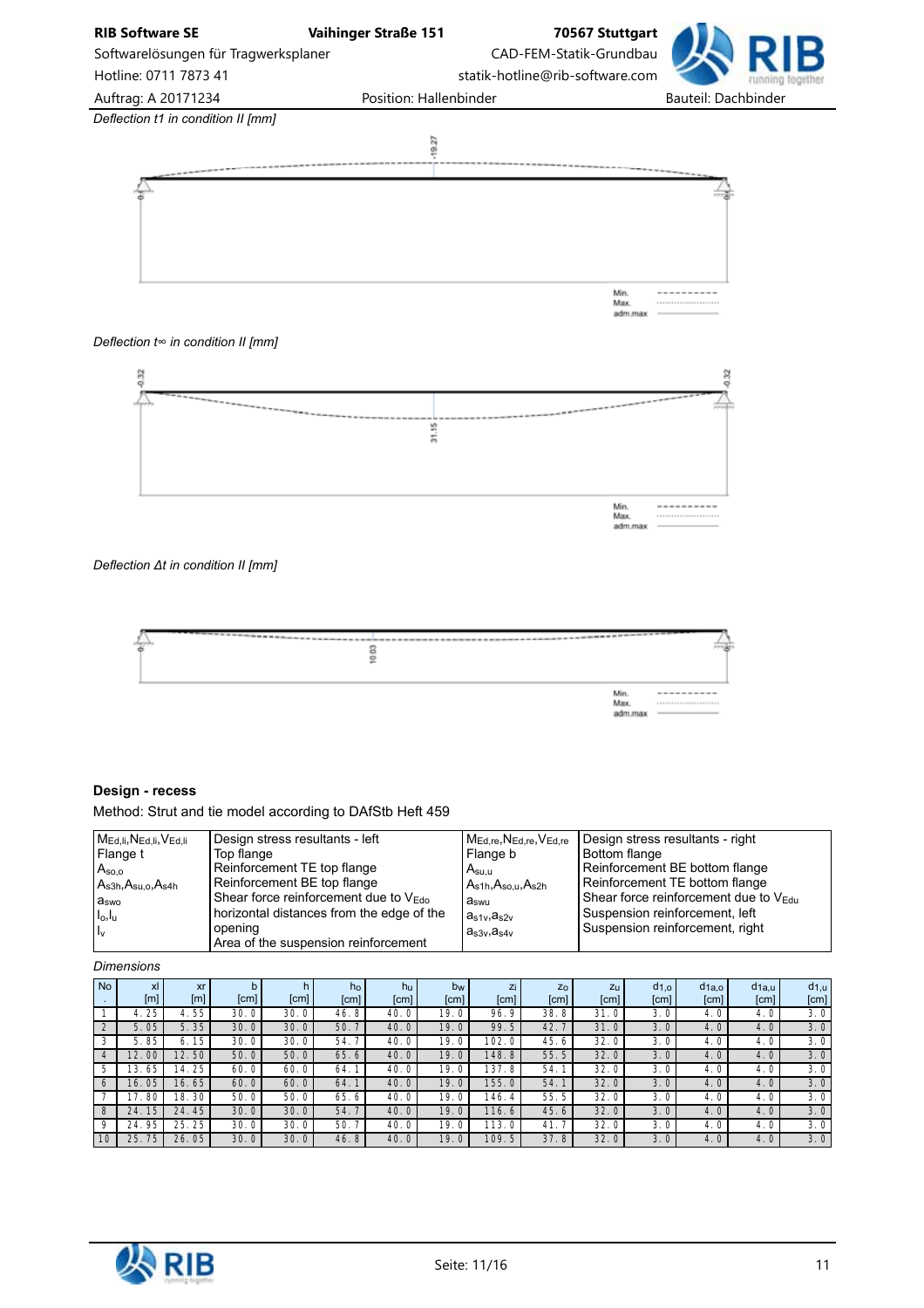Softwarelösungen für Tragwerksplaner CAD-FEM-Statik-Grundbau

Hotline: 0711 7873 41 statik-hotline@rib-software.com

Auftrag: A 20171234 **Position: Hallenbinder** Position: Hallenbinder Bauteil: Dachbinder

*General drawing 'Small opening' Heft 459, fig. 3.2,3.3*



*Longitudinal reinforcement 'Small openings'*

|           |           |                    |          |         | Top flange         | Bottom flange      | Strut                     |          |                  |                |  |  |  |
|-----------|-----------|--------------------|----------|---------|--------------------|--------------------|---------------------------|----------|------------------|----------------|--|--|--|
| <b>No</b> | xI        | <b>xr</b>          | VEd.     | VEd,r   | Aso,o              | Asu,u              | $\mathsf{a}_{\mathsf{c}}$ | θ<br>r°1 | $\sigma_{\rm C}$ | zul $\sigma_c$ |  |  |  |
|           | [m]       | [m]                | [kN]     | [kN]    | [cm <sup>2</sup> ] | [cm <sup>2</sup> ] | [cm]                      |          | $[N/mm^2]$       | $[N/mm^2]$     |  |  |  |
|           | 25        | 4.55               | 310.     | 301.2   | . 57               | 4.02               | 5.<br>4                   | 46.0     | 21               | 21.3           |  |  |  |
|           | 12.<br>00 | 12. 50 l           | 51.      | 35.6    | 1.57               | 4.02               | 1.5'                      | 56.0     | 20.5             | 21.3           |  |  |  |
|           | 65<br>13. | 14.25              | $-30.5$  | $-41.2$ | i. 57              | 4.02               | 1. 3                      | 43.0     | 20.6             | 21.3           |  |  |  |
| 6         | 05<br>16. | 16.65              | 41.2     | 30.5    | 1.57               | 4.02               | 1.3                       | 43.0     | 20.6             | 21.3           |  |  |  |
|           | 80        | 18.30 <sub>1</sub> | $-35.6$  | $-51$   | i. 57              | 4.02               | i. 5                      | 56.0     | 20.5             | 21.3           |  |  |  |
| 10        | 75<br>25  | 26.05              | $-301.2$ | $-310.$ | 1.57               | 4.02               | 5.<br>$\frac{4}{3}$       | 46.0     | 21.0             | 21.3           |  |  |  |

*Suspension and shear force reinforcement 'Small openings'(Factor for shear force in the compression chord = 0.80)*

| <b>No</b> | x <sub>l</sub><br>[m]  | <b>xr</b><br>[m] | aswo<br>[cm <sup>2</sup> /m] | aswu<br>[cm <sup>2</sup> /m] | $I_{V}$ 1<br>[cm] | As1v<br>[cm <sup>2</sup> ] | $\mathsf{I}_{\mathsf{V2}}$<br>[cm] | As2v<br>[cm <sup>2</sup> ] | Iv3<br>[cm] | As3v<br>$\text{[cm}^2$ | Iv4<br>[cm] | As4v<br>[cm <sup>2</sup> ] |
|-----------|------------------------|------------------|------------------------------|------------------------------|-------------------|----------------------------|------------------------------------|----------------------------|-------------|------------------------|-------------|----------------------------|
|           | 25                     | 4.55             | 17<br>, , ,                  | 2.49                         | 13.               | 13<br>$\cdot$              | 48.2                               |                            | 13.         | 6.93                   |             |                            |
|           | 12.<br>00 <sub>1</sub> | 12.50            | 2.49'                        | 2.49                         | $\sim$<br>3.6     | 18                         | 48.9                               |                            | 3.6         | 0.82                   |             |                            |
|           | 65<br>13.              | 14. 25           | 2.49                         | 2.49                         |                   |                            | 3.8                                | 0.70                       | 89.2        |                        | 3.8         | 0.95                       |
| O         | 05<br>16.              | 65<br>16.        | 2.49'                        | 2.49                         | 3.8               | 95                         | 89.2                               |                            | 3.8         | 0.70                   |             |                            |
|           | 80                     | 18.30            | 2.49                         | 2.49                         |                   |                            | 3.6                                | 0.82                       | 48.9        |                        | 3.6         | 1.18                       |
| 10        | 25<br>75               | 05<br>26         | 15                           | 2.49                         |                   |                            | 13.                                | 6.93                       | 48.2        |                        | 13.         | 7.13                       |

*General drawing 'Large opening' Heft 459, fig. 4.31,4.32*



*Design stress resultants - cross-section (inner lever arm zi from the bending design)*

| <b>No</b> | xl<br>[m] | xr<br>[m]             | Comb.            | M <sub>Ed,li</sub><br>[kNm] | N <sub>Ed,li</sub><br>[kN] | V <sub>Ed,li</sub><br>[kN] | $M_{\text{Ed,re}}$<br><b>IkNml</b> | $N_{\text{Ed,re}}$<br><b>IkN1</b> | $V_{\mathsf{Ed},\mathsf{re}}$<br>[kN] |
|-----------|-----------|-----------------------|------------------|-----------------------------|----------------------------|----------------------------|------------------------------------|-----------------------------------|---------------------------------------|
|           | 05        | . 35                  | Mv<br>max        | '130.5.                     | $-1596.3$                  | 283.                       | 1229.2                             | $-1596.3$                         | 274.                                  |
|           | 85        | 15 <sub>1</sub><br>6. | My<br>max        | 1330.                       | $-1626.8$                  | 258.3                      | 1421.3                             | $-1626.8$                         | 249.2                                 |
|           | 15<br>24  | 45<br>24.             | Mv<br>max        | 1421.3                      | $-1626.8$                  | $-249.2$                   | 1330.                              | $-1626.8$                         | $-258.3$                              |
|           | 95<br>24. | 25<br>25.             | <b>My</b><br>max | 1229.3                      | $-1596.4$                  | $-275.0$                   | 1130.6                             | $-1596.4$                         | $-284.0$                              |

*Design stress resultants - chord (Factor for shear force in the compression chord = 0.80)*

| <b>No</b> | xl<br>[m] | xr<br>[m]       | Comb.                  | Flang    | VRdmax<br>[KN] | $MEd$ .<br><b>IkNml</b> | NEd.li<br>[kN]     | VEd, li<br>[KN]     | VEd.Ii/<br>V <sub>Rdmax</sub> | MEd.re<br>[kNm]   | NEd.re<br>[kN]     | VEd.re<br>[kN]      | VEd.re/<br>VRdmax |
|-----------|-----------|-----------------|------------------------|----------|----------------|-------------------------|--------------------|---------------------|-------------------------------|-------------------|--------------------|---------------------|-------------------|
|           | 5.05      | 35              | Mv<br>max<br>Mv<br>max |          | 709.8<br>638.8 | 0. 0<br>0. 0            | 1568.<br>508.4     | 227.0<br>56.        | 0.32<br>0.09                  | 65.<br>16.5       | 1568.<br>508.4     | 219.7<br>54.9       | 0.31<br>0.09      |
|           | 5.85      | 15 <sub>1</sub> | Mv<br>max<br>max My    | $\Omega$ | 760.6<br>664.4 | 0.0<br>0.0 <sub>1</sub> | 1741.0<br>645.4    | 206.6<br>51.7       | 0.27<br>0.08                  | 59.<br>8<br>15.01 | $-1741.0$<br>645.4 | 199.3<br>49.8       | 0.26<br>0.08      |
| 8         | 15<br>24. | 45<br>24.       | max My<br>max My       |          | 760.2<br>664.4 | 59.8<br>15. O           | $-1754.0$<br>658.3 | $-199.3$<br>$-49.8$ | 0.26<br>0.08                  | 0.0               | 754.0<br>658.3     | $-206.6$<br>$-51.$  | 0.27<br>0.08      |
| $\Omega$  | 95<br>24. | 25.<br>25       | max My<br>max My       | $\Omega$ | 709.3<br>638.5 | 66.0<br>16.5            | $-1581.8$<br>521.  | $-220.0$<br>$-55.0$ | 0.31<br>0.09                  | 0.0<br>0. 0       | $-1581.8$<br>521.  | $-227.2$<br>$-56.8$ | 0.32<br>0.09      |

*Longitudinal reinforcement 'Large openings'*

|           |     |                                          |       | Top<br><b>flange</b> |       |       |      |                 |       | <b>Botto</b><br>⊧flange |      |                                                                                                                         |      |                                                                                                                              |  |
|-----------|-----|------------------------------------------|-------|----------------------|-------|-------|------|-----------------|-------|-------------------------|------|-------------------------------------------------------------------------------------------------------------------------|------|------------------------------------------------------------------------------------------------------------------------------|--|
| <b>No</b> | хI. | $\overline{\phantom{a}}$<br>$\mathbf{v}$ | Aso.o | ¬sɔn                 | llo i | Asu.c | As4h | lo <sub>2</sub> | Asu.u | As1h<br>$- \cdot \cdot$ | -lui | Aso.u<br>and the state of the state of the state of the state of the state of the state of the state of the state of th | As2h | lu2<br><b>Contract Contract Contract Contract Contract Contract Contract Contract Contract Contract Contract Contract Co</b> |  |

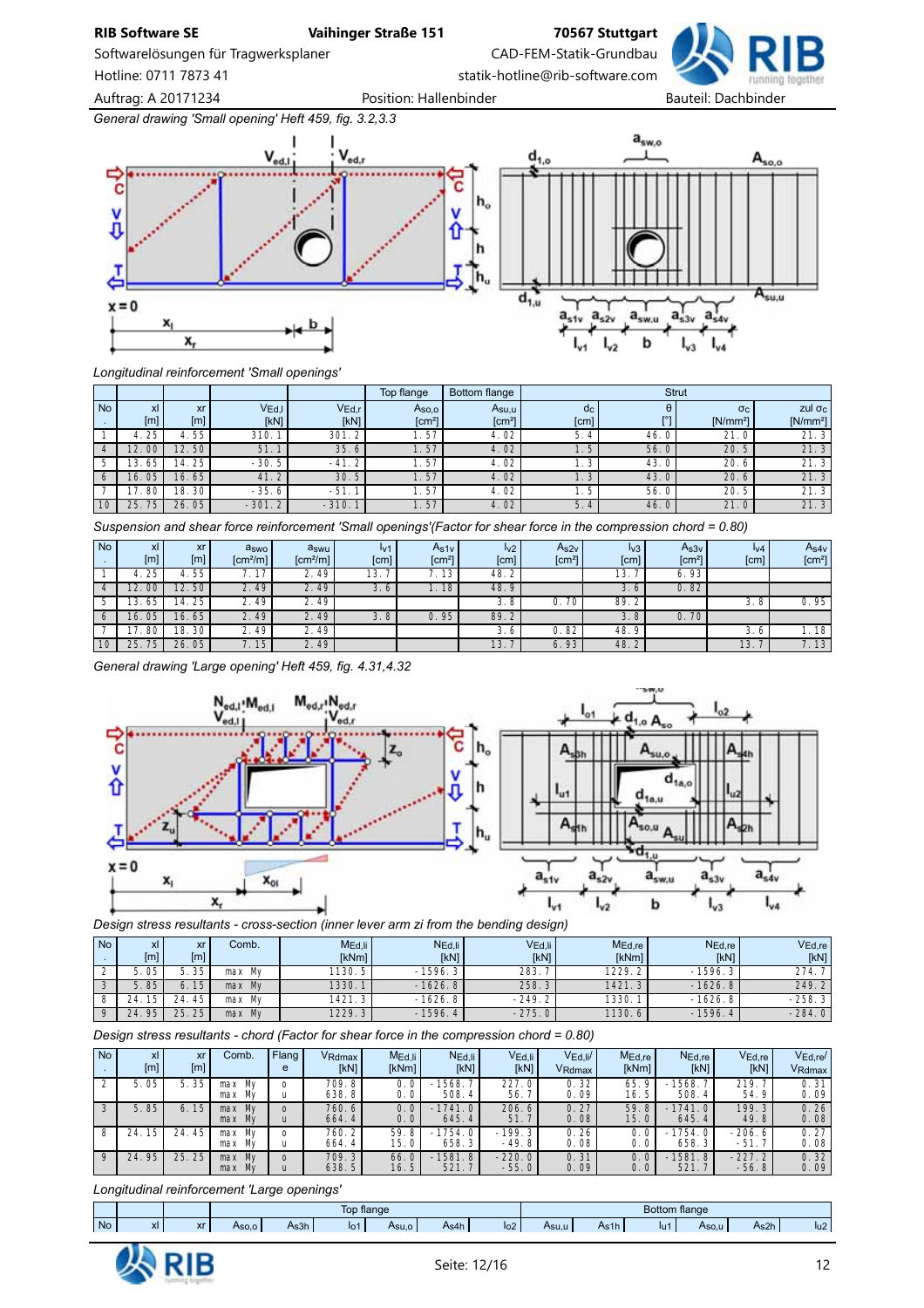Softwarelösungen für Tragwerksplaner CAD-FEM-Statik-Grundbau



Hotline: 0711 7873 41 statik-hotline@rib-software.com

. | [m]| [m]| [cm²|| [cm²|| [cm]| [cm²|| [cm²|| [cm²|| [cm]| [cm²|| [cm²|| [cm²|| [cm²|| [cm]| [cm] 2 5.05 5.35 1.57 0.00 4.02 7.39 96.4 0.00 6.30 96.4 3 | 5.85 | 6.15 | 1.57 | 1.57 | 0.00 | | | | 4.02 | | | 0.00 8 24.15 24.45 1.57 0.00 4.02 0.00 9 24.95 25.25 1.57 | 1.02 6.46 96.4 0.00 7.56 96.4 Auftrag: A 20171234 **Position: Hallenbinder** Postion: Hallenbinder

*Suspension and shear reinforcement 'Large openings'*

| <b>No</b> | xI<br>[m] | xr<br>[m]  | aswo<br>$\lceil cm^2/m \rceil$ | aswu<br>$\lceil cm^2/m \rceil$ | Iv1<br>[cm] | As1v<br>[cm <sup>2</sup> ] | 1 <sub>v2</sub><br>[cm] | As2v<br>[cm <sup>2</sup> ] | v3 <br>[cm] | A <sub>s3v</sub><br>[cm <sup>2</sup> ] | $I_{V4}$<br>[cm] | As4v<br>[cm <sup>2</sup> ] |
|-----------|-----------|------------|--------------------------------|--------------------------------|-------------|----------------------------|-------------------------|----------------------------|-------------|----------------------------------------|------------------|----------------------------|
| <u>.</u>  | 5.05      | 35         | 74<br>b.                       | 2.49                           |             |                            |                         |                            |             |                                        |                  |                            |
| ◡         | 5.85      | 15<br>6.   | 4.64                           | 2.49                           |             |                            |                         |                            | 10.5        | 70<br>5.<br>75                         |                  |                            |
|           | 15<br>24. | .45<br>24. | 4.63                           | 2.49                           |             |                            |                         |                            |             |                                        |                  |                            |
|           | 95<br>24  | 25.25      | 5.74                           | 2.49'                          |             |                            |                         |                            |             |                                        |                  |                            |

*Post design*

| Method    | l Post method for 0.10 h ≤ x, ≤ 0.80 h_                                                |              |                                                                     |  |  |  |  |  |
|-----------|----------------------------------------------------------------------------------------|--------------|---------------------------------------------------------------------|--|--|--|--|--|
| <b>Xn</b> | Post width between adjacent openings<br>l Bending reinforcement vertical on both sides | $V_p, M_p$   | Design stress resultants_<br>Shear force reinforcement - horizontal |  |  |  |  |  |
| msv       |                                                                                        | $a_{\rm sw}$ |                                                                     |  |  |  |  |  |

*General drawing 'Post design'*



 $\mathbf{x}_r$ 



|           |           |                                |                        | left post           |                |                           |                                             |                |                        |                     | right post             |                        |                                             |                |
|-----------|-----------|--------------------------------|------------------------|---------------------|----------------|---------------------------|---------------------------------------------|----------------|------------------------|---------------------|------------------------|------------------------|---------------------------------------------|----------------|
| <b>No</b> | xl<br>[m] | <b>xr</b><br>$\lceil m \rceil$ | X <sub>D</sub><br>[cm] | $V_{\rm D}$<br>[kN] | $M_D$<br>[kNm] | Asv<br>[cm <sup>2</sup> ] | a <sub>sw</sub><br>$\text{Icm}^2/\text{ml}$ | VRdmax<br>[kN] | X <sub>D</sub><br>[cm] | $V_{\rm D}$<br>[kN] | $M_D$<br>[kNm]         | Asy<br>$\text{cm}^{2}$ | a <sub>sw</sub><br>$\text{[cm}^2/\text{ml}$ | VRdmax<br>[kN] |
| ∸         | 05<br>5.  | 5.35                           | 50.<br>00              | 200.<br>$\circ$     | 181.<br>-6     | 13<br>10.                 | 41                                          | 761            | 50<br>00               | 194.<br>Б.          | 175.<br>. 8            | 78<br>Q                | 10<br>о.                                    | 754.4          |
| 3         | 85<br>5.  | 15 <sub>h</sub><br>6.          | 50.<br>$00\,$          | 102.0               | 83.3           | 42'<br>$-4.$              | 2.49                                        | 645.9          |                        |                     |                        |                        |                                             |                |
| 8         | 15<br>24. | 24.45                          |                        |                     |                |                           |                                             |                | 50.00                  | 99.3                | 83.                    | 42<br>4.               | 49                                          | 658.           |
| $\Omega$  | 95<br>24. | 25.25                          | 50.<br>00 <sup>1</sup> | 194.                | 176.0          | 79'<br>9.                 | 11                                          | 754.6          | 50.<br>00              | 201.                | 181<br>.8 <sup>′</sup> | 10.<br>14              | 42<br>6.                                    | 761.3          |

# **Maximum utilization: 0.38 Pos.= 25.900 m Analysis fulfilled.**

### **Design - tensile splitting**

| Method              | Calculation of the tensile splitting reinforcement for pretensioned prestressing         |
|---------------------|------------------------------------------------------------------------------------------|
| Transmission length | Idisp                                                                                    |
| Prestressing force  | $Z_p$ = 1.35 $\cdot$ max. prestressing force                                             |
| Shear force         | $T = (Z_p + N_u + N_p) \ge (Z_p + N_o + N_p)$ , section directly above the tendon layers |
| Factor k            | is interpolated between 1/3 and 1/2 corresponding to the height of the prestressing      |
| Tensile splitting   | $A_{sw}$ = k·T / f <sub>vd</sub> distribute onto 0.75 $I_{diss}$                         |
| ⊺reinforcement      |                                                                                          |

|          | Transmission [m] |               |             | Concrete force parts [kN] |                                   |         |       | vertical tensile splitting<br>reinforcement [cm <sup>2</sup> ] |                            |
|----------|------------------|---------------|-------------|---------------------------|-----------------------------------|---------|-------|----------------------------------------------------------------|----------------------------|
| from x l | to x             | <b>I</b> disp | $N_{\rm o}$ | $N_{\rm u}$               | $N_{\rm n}$                       | $L_{D}$ |       |                                                                | $\mathsf{A}_{\mathsf{sw}}$ |
| 0.00     | 0. 96            | . 96          | $-743.9$    | $-594.01$                 | 1436.<br>$\overline{\phantom{0}}$ | 2774.0  | 743.9 | 41                                                             | 6.94                       |
| 29.34    | 30.30            | 96            | $-743.9$    | $-594.01$                 | 1436.<br>-                        | 2774.0  | 743.9 | 0.41                                                           | 6.94                       |

### **Anchorage analyses for pretensioning**

|                                             | Prestressing time t =5 days                              |                    |                                                               |  |  |  |  |  |  |  |  |  |
|---------------------------------------------|----------------------------------------------------------|--------------------|---------------------------------------------------------------|--|--|--|--|--|--|--|--|--|
| max $\sigma_{\rm o}$ , max $\sigma_{\rm u}$ | max. edge stress in the ULS (cond.I)                     |                    | $=$ max σ > f <sub>ct.0.05</sub> = 2.87 N/mm <sup>2</sup>     |  |  |  |  |  |  |  |  |  |
| $F_{\rm Ed}$                                | $M_{\text{Ed}}/Z$                                        | $F_{\text{Ed}}$ II | $M_{\text{Ed}}/z$ + 0.5 $V_{\text{Ed}}$ (cot $\Theta$ -cota)  |  |  |  |  |  |  |  |  |  |
| $F_{Ed}$                                    | dec. for tensile force covarage                          | $F_{\text{pd}}$    | Prestressing steel force                                      |  |  |  |  |  |  |  |  |  |
| $F_{sd}$                                    | Reinforcement force (F <sub>Ed</sub> -F <sub>pd</sub>    | $A_{s,req}$        | Reinforcement additions                                       |  |  |  |  |  |  |  |  |  |
| <b>X</b> Riss                               | Start of the cracked area                                | X <sub>Vers</sub>  | $x_{\rm Riss}$ with offset value of the $M_{\rm Ed}/z$ -curve |  |  |  |  |  |  |  |  |  |
| I <sub>pt1</sub>                            | Length of transmission area $(0,80, I_{\text{ot}})$      | - Ir               | Length of uncracked area                                      |  |  |  |  |  |  |  |  |  |
| I <sub>pt2</sub>                            | Length of transmission area $(1,20 \cdot I_{\text{bt}})$ | X <sub>As</sub>    | decisive design position                                      |  |  |  |  |  |  |  |  |  |
| <b>I</b> bpd                                | Length of anchorage area                                 |                    |                                                               |  |  |  |  |  |  |  |  |  |

### **Stresses and tensile forces**

| $\mathsf{x}$<br>[m] | $max \sigmao$<br>$[N/mm^2]$ | max $\sigma_u$<br>IN/mm <sup>2</sup> | $F_{\text{Ed}}$<br>[kN]         | $\mathsf{F}_{\mathsf{Ed}}\mathsf{II}$<br>[KN] | FEd<br>[kN]                    | r pd l<br><b>IKN1</b> | $\mathsf{r}_{\mathsf{sd}}$<br>[kN] | <b>X</b> Riss<br>$\lceil m \rceil$ | X <sub>Vers</sub><br>$\lceil m \rceil$ |
|---------------------|-----------------------------|--------------------------------------|---------------------------------|-----------------------------------------------|--------------------------------|-----------------------|------------------------------------|------------------------------------|----------------------------------------|
| 0.000               | 00                          | 00                                   | 0. 0                            | 0<br>v.                                       | 0<br>U.                        | 0<br>U.               | U.                                 |                                    |                                        |
| 0.050               | 0.23                        | 0.00 <sup>1</sup>                    | 0. 0                            | 0.                                            | 0. 0                           | 26.<br>$\Omega$       | 0.                                 |                                    |                                        |
| 150                 | 68                          | 64<br>$-0.$                          | $\overline{\phantom{a}}$<br>-U. | 412<br>. <u>.</u> .                           | $\overline{\phantom{0}}$<br>ູ. | 80.<br>$\overline{a}$ | U.                                 |                                    |                                        |

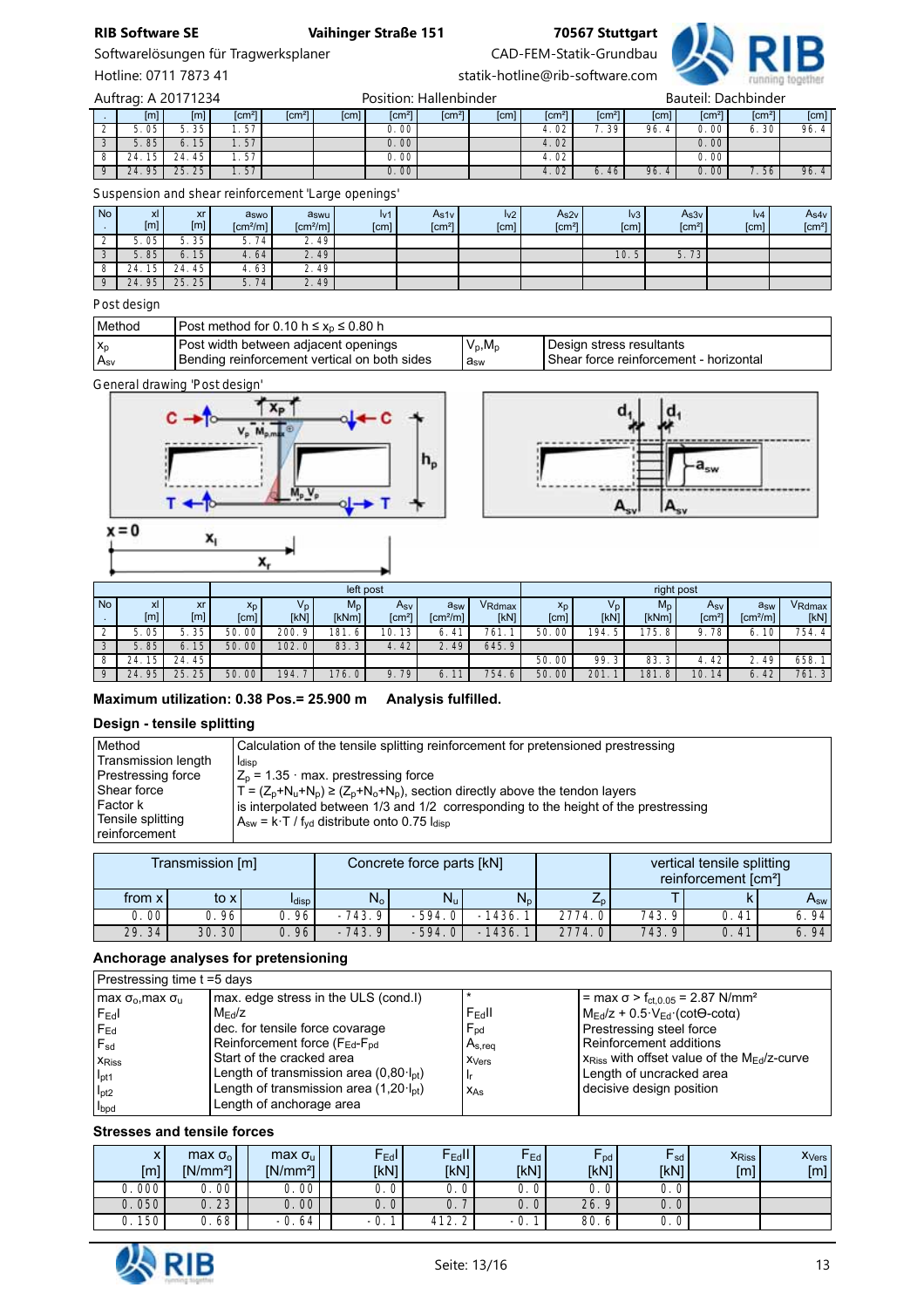Softwarelösungen für Tragwerksplaner CAD-FEM-Statik-Grundbau



Hotline: 0711 7873 41 statik-hotline@rib-software.com

0. 250 | 0.94 || -1. 75 || 89.3 || 481. 7 || 89.3 || 134. 4 || 0.0 1.167 | 2.53 | 2.11 | 642.4 | 1096.8 | 642.4 | 1354.2 | 0.0 2.000 1.42 -0.71 1077.3 1563.2 1563.2 2680.2 0.0 2.59 1.67 27.270 | 0.32 | 5.50 \* 1520.2 | 2041.7 | 2041.7 | 2680.2 | 0.0 | 27.66 | 28.73 29. 133 | 2. 53 | 2. 11 | 642.3 | 1096.8 | 642.3 | 1354.2 | 0.0 30.050 | 0.94 | -1.75 | 89.3 | 481.7 | 89.3 | 134.4 | 0.0 30.150 | 0.68 | -0.64 | -0.1 | 412.2 | -0.1 | 80.6 | 0.0 30.250 0.23 0.00 0.00 0.0 0.7 0.0 26.9 0.0 30.300 | 0.00 | 0.00 | 0.0 | 0.0 | 0.0 | 0.0 | 0.0 | 0.0 | 0.0 | 0.0 | 0.0 | 0.0 | Auftrag: A 20171234 **Position: Hallenbinder** Postion: Hallenbinder

#### **Transmission and anchorage lengths**

| $f_{\text{ctm}}(t) = 3.12 \text{ N/mm}^2$ $f_{\text{ctd}}(t) = 1.37 \text{ N/mm}^2$<br>$ \alpha_1 = 1.00$ | $n_{p1} = 2.85$                         | $f_{\rm{bot}} = 3.92$ N/mm <sup>2</sup><br>$n_{\rm D2}$ = 1.40 | $f_{\text{ctm}} = 4.10 \text{ N/mm}^2$<br>$\ln_1 = 1.00$ | $f_{\text{ctd}} = 1.81 \text{ N/mm}^2$ | $1 f_{bnd} = 2.53$ N/mm <sup>2</sup> |
|-----------------------------------------------------------------------------------------------------------|-----------------------------------------|----------------------------------------------------------------|----------------------------------------------------------|----------------------------------------|--------------------------------------|
| Case a:                                                                                                   | No cracking in the anchorage area       |                                                                | Tendon layer -n                                          | unstripped part                        |                                      |
| Case b:                                                                                                   | No cracking in the transmission length  |                                                                | Tendon laver -i                                          | stripped part                          |                                      |
| Case c:                                                                                                   | Cracking within the transmission length |                                                                |                                                          |                                        |                                      |

| <b>Tendon</b><br>layer |                          | $X_{\text{Anf}}$<br>[m] | X <sub>End</sub><br>[m] | I <sub>pt1</sub><br>[m] | I <sub>pt2</sub><br>[m] | Case<br>Sta | Casel<br>End | $d_{p}$<br>[mm] | $\alpha_2$                        | $\sigma_{\text{pmo}}$<br>[ $N/mm2$ ] | $\sigma_{\text{pmn}}$<br>$[N/mm^2]$ | $\sigma_{\rm pd}$<br>$[N/mm^2]$ |
|------------------------|--------------------------|-------------------------|-------------------------|-------------------------|-------------------------|-------------|--------------|-----------------|-----------------------------------|--------------------------------------|-------------------------------------|---------------------------------|
| a                      | -                        | 00<br>0.                | 30<br>30.               | 48<br>0.                | 73<br>$\mathbf{O}$ .    | a           | а            | 5<br>12.        | $\mathsf{O}$ .<br>19 <sub>1</sub> | 1000                                 | 98.                                 | 1304.3                          |
| b                      | $\overline{\phantom{0}}$ | 00<br>$\Omega$ .        | 30.<br>30'              | 48<br>$\mathsf{O}.$     | 73<br>$\mathbf{0}$ .    | a           | a            | 12.<br>5        | 0.<br>19 <sub>1</sub>             | 1000.                                | 117.8                               | 1304.3                          |
| С                      | $-$                      | 00<br>0.                | 30 <sup>°</sup><br>30.  | 48<br>$\Omega$          | 73<br>$\mathbf{O}$ .    | a           | a            | 12.<br>5        | $\mathsf{O}.$<br>19 <sub>1</sub>  | 1000                                 | 135.<br>8                           | 1304.3                          |
|                        | -1                       | 00<br>0                 | 30.<br>30               | 48<br>0.                | 73<br>0.                | a           | a            | 12.<br>5        | 0.<br>19 <sub>1</sub>             | 1000                                 | 152.8                               | 1304.3                          |
| е                      | Ξì                       | 00<br>0                 | 30<br>30.               | 48<br>0                 | 73<br>$\mathbf{O}$ .    | a           | a            | 12.<br>5        | 19 <sub>1</sub><br>0.             | 1000                                 | 168.<br>. 8                         | 1304.3                          |
| <b>C</b>               | $-1$                     | 00<br>$\Omega$          | 30<br>30.               | 48<br>$\Omega$ .        | 0.73                    | a           | a            | 12.<br>5        | 19<br>$\Omega$ .                  | 1000.                                | 183.<br>9                           | 1304.3                          |
| g                      | - 1                      | 00                      | 30<br>30                | 48<br>0                 | 73<br>0.                | a           | a            | 12.<br>5        | 19 <sub>1</sub><br>0.             | 1000                                 | 396.<br>3                           | 1304.3                          |
| h                      | $-1$                     | $00\,$<br>Ο.            | 30.<br>30               | 48<br>$\mathsf{O}$      | 73<br>$\mathsf{O}.$     | a           | a            | 12.<br>5        | 19 <sub>h</sub><br>0.             | 1000                                 | 423.                                | 1304.3                          |

| Transmission area       |                          |                                      | Prest.                 | Condition $(IIZ = cracked)$ |                  |      |                      |                          |
|-------------------------|--------------------------|--------------------------------------|------------------------|-----------------------------|------------------|------|----------------------|--------------------------|
| $X_{\text{Anf}}$<br>[m] | X <sub>lot2</sub><br>[m] | X <sub>lbpd</sub><br><sup>r</sup> m1 | $L_{D}$<br><b>IKN1</b> | <b>Start</b>                | I <sub>pt2</sub> | Ibpd | <b>X</b> Riss<br>[m] | X <sub>Vers</sub><br>[m] |
| 00                      | 73                       | .86'                                 | 2054.8                 | D                           | ш                |      |                      |                          |
| 30.30                   | 29.57                    | 28.<br>. 44                          | 2054.8                 | Ð<br>υ                      |                  |      |                      |                          |

#### **Tensile force coverage**

| $X_{\text{Anf}}$<br>[m] | X <sub>lpt2</sub><br>「m]      | $X_{As}$<br>[ml] | [ml] | $\overline{\phantom{a}}$ Ed <sup>I</sup> .<br><b>IkN1</b> | -<br>Edd<br><b>IkN1</b> | $F_{Ed}$<br>[kN] | -<br>pd<br><b>IkN1</b> | sd.<br><b>IkN1</b> | $\mathsf{m}_{s, \mathsf{req}}$<br>[cm <sup>2</sup> ] |
|-------------------------|-------------------------------|------------------|------|-----------------------------------------------------------|-------------------------|------------------|------------------------|--------------------|------------------------------------------------------|
| 00<br>U.                | $\overline{\phantom{a}}$<br>د | 86               |      | '003.                                                     | 1484.                   | 407<br>Д         | 2680.2                 | 0<br>ັ.            | 00<br>U.                                             |
| 30<br>30.               | 57<br>29.                     | 28.<br>44        |      | 968.<br>$\mu$                                             | 1447                    | 1162.            | 2680.2                 | 0<br>υ.            | 00<br>0.                                             |

# **Summary**

# **Analysis summary**

| Structural analysis of continuous beam with linear eleastic stress resultant calculation |               |                                           |           |                                 |          |  |
|------------------------------------------------------------------------------------------|---------------|-------------------------------------------|-----------|---------------------------------|----------|--|
| Design according to DIN EN 1992-1-1                                                      |               | General building construction             |           | Design is carried out normative |          |  |
| <b>ULS</b>                                                                               | Analysis      | <b>SLS</b><br>Analysis                    |           | <b>FLS</b>                      | Analysis |  |
| Announcement behavior                                                                    | yes           | Decompression                             | w/o ana.  | Fatigue - bending               | w/o ana. |  |
| Bending bearing capacity                                                                 | fulfilled     | Limitation of the crack width   fulfilled |           | Fatique - shear force           | w/o ana. |  |
| Shear loading capacity                                                                   | fulfilled     | Limitation of the stresses                | fulfilled |                                 |          |  |
| Shear joint loading capacity<br>w/o ana.                                                 |               | Limitation of the<br>deformations         | fulfilled |                                 |          |  |
| Structural fire protection                                                               | not fulfilled |                                           |           |                                 |          |  |
| Buckling stability                                                                       | fulfilled     |                                           |           |                                 |          |  |
| <b>Notches</b>                                                                           | w/o ana.      |                                           |           |                                 |          |  |
| Recesses                                                                                 | fulfilled     |                                           |           |                                 |          |  |

#### **Reinforcement**

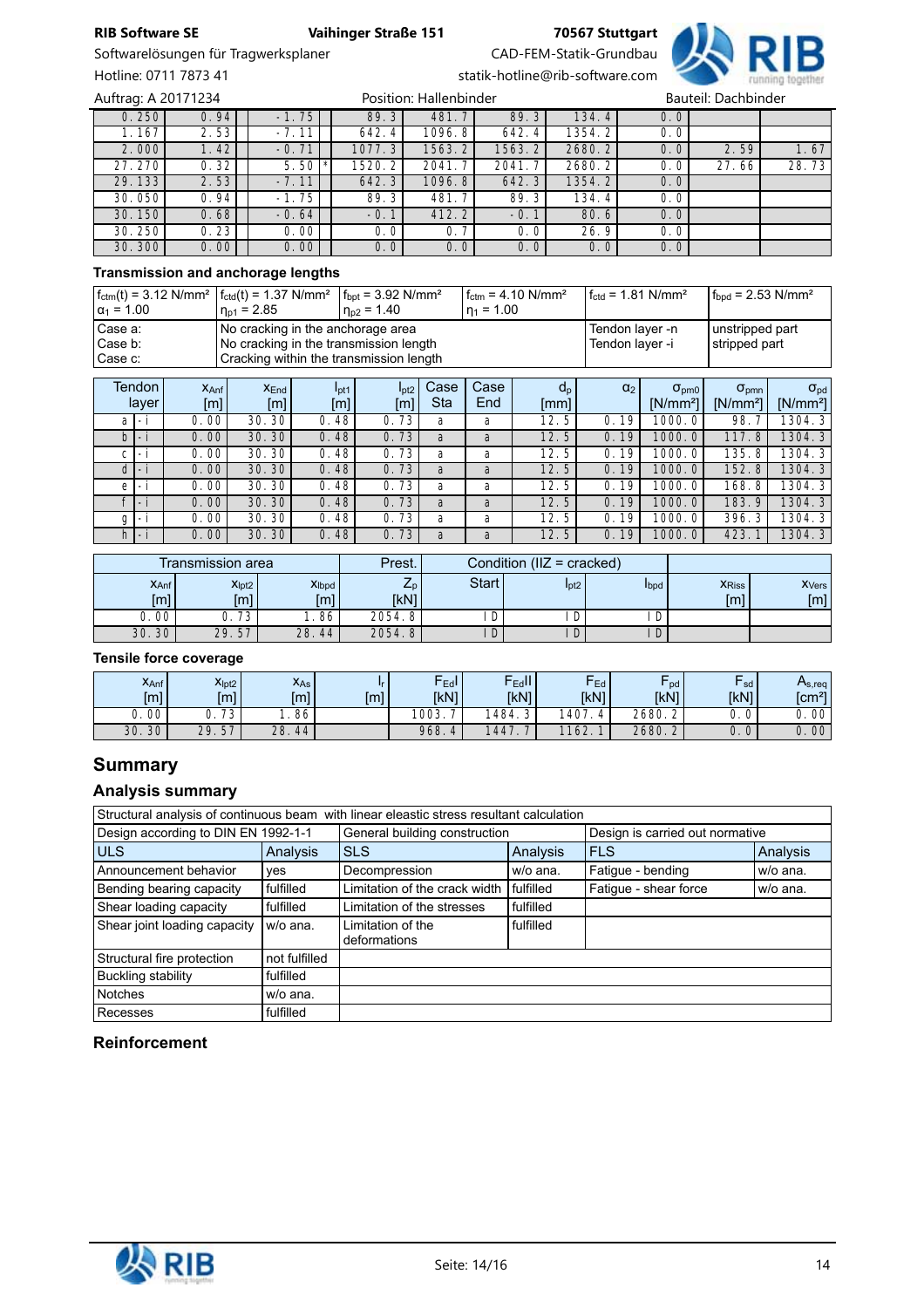**RIB Software SE Vaihinger Straße 151 70567 Stuttgart** Softwarelösungen für Tragwerksplaner CAD-FEM-Statik-Grundbau Hotline: 0711 7873 41 statik-hotline@rib-software.com Auftrag: A 20171234 **Position: Hallenbinder** Position: Hallenbinder Bauteil: Dachbinder *Tensile force coverage [kN]* 82



eg Z(all neq Z(M)  $Z(P)$  $exist Z(P+S)$ 

*Required longitudinal reinforcement [cm²]*



*Required flange connecting reinforcement [cm²/m]*



*Required stirrups - web [cm²/m]*